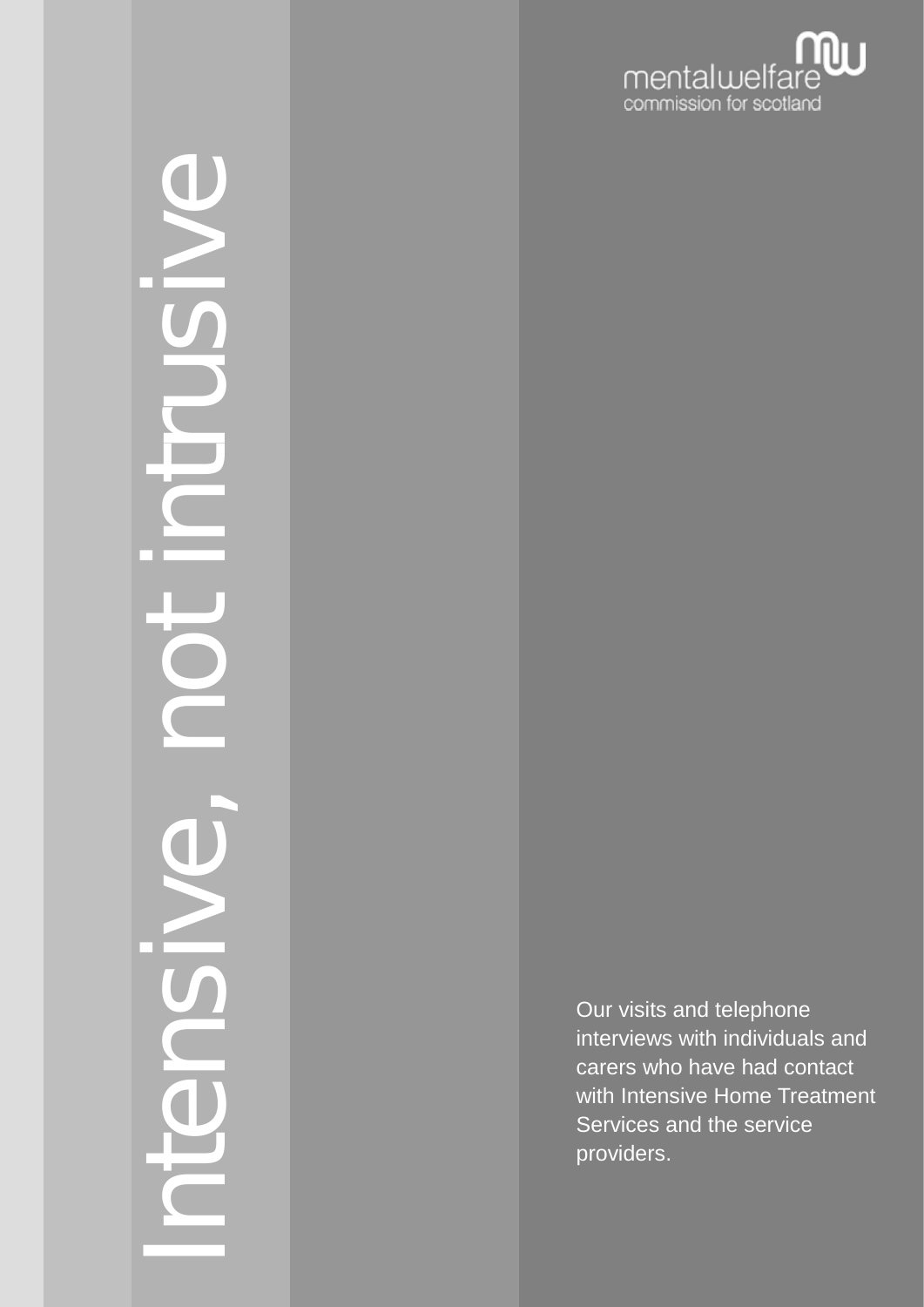**Our visits and telephone interviews with individuals and carers who have had contact with Intensive Home Treatment Services and the service providers: October 2011– February 2012.**

#### **Who we are**

We put individuals with mental illness, learning disability and related conditions at the heart of all we do: promoting their welfare and safeguarding their rights.

There are times when people will have restrictions placed on them to provide care and treatment. When this happens, we make sure it is legal and ethical.

We draw on our knowledge and experience as health and social care staff, service users and carers.

## **Our Values**

Individuals with mental illness, learning disability and related conditions have the same equality and human rights as all other citizens. They have the right to

- be treated with dignity and respect
- ethical and lawful treatment and to live free from abuse, neglect or discrimination
- care and treatment that best suit their needs
- lead as fulfilling a life as possible

#### **What we do**

Much of our work is at the complex interface between the individual"s rights, the law and ethics and the care the person is receiving. We work across the continuum of health and social care.

- We find out whether individual care and treatment are in line with the law and good practice.
- We challenge service providers to deliver best practice in mental health and learning disability care. Sometimes we investigate where something has gone seriously wrong with a person's care.
- We identify and promote good practice in mental health and learning disability services.
- We provide information, advice and guidance to service users, carers and service providers
- We have a strong and influential voice in service and policy development
- We promote best practice in mental health and incapacity law.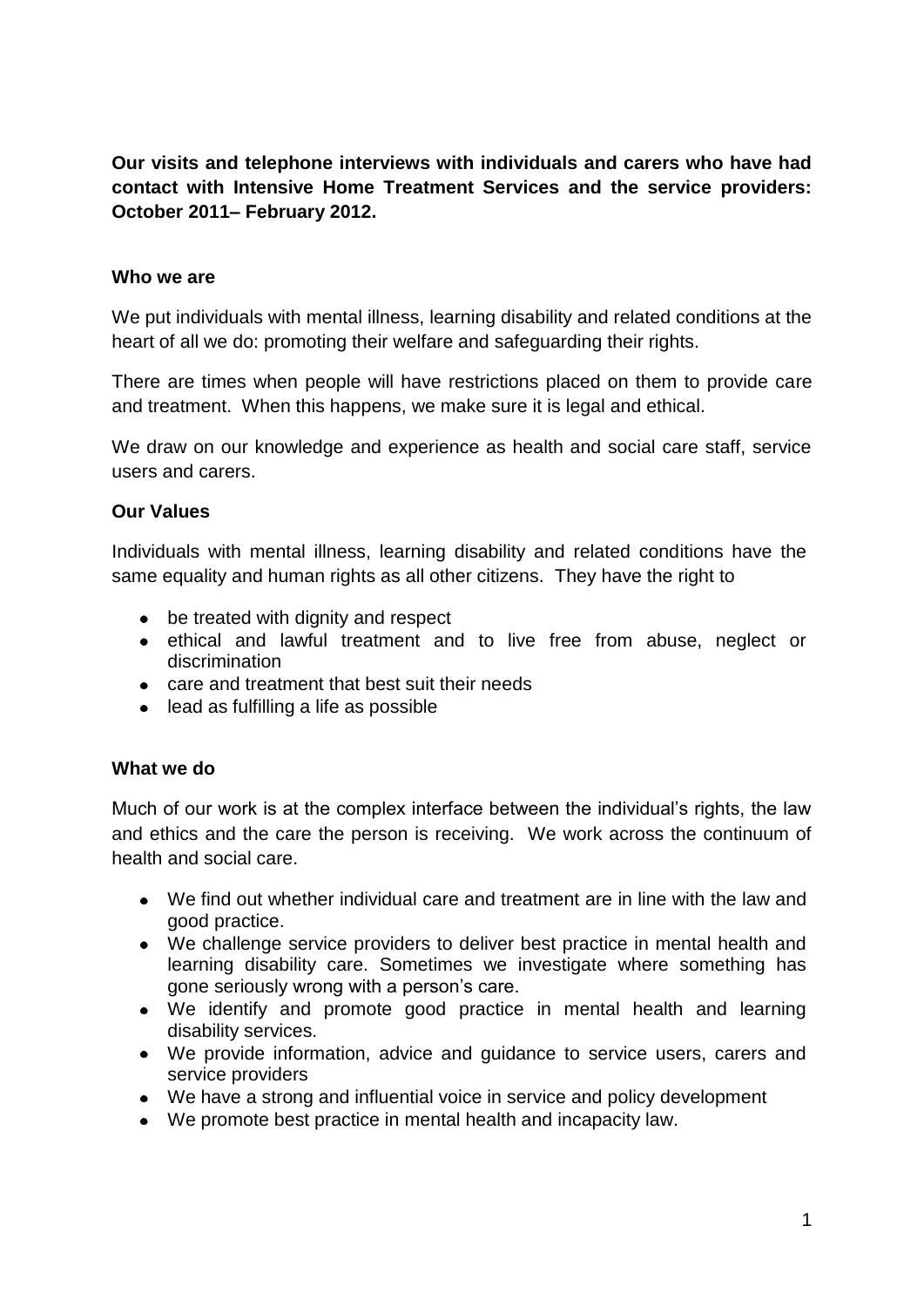# **OUR VISITS**

One of the ways in which the Commission monitors individual care and treatment is through our visits programme. We visit people in a range of settings throughout Scotland: at home, in hospital or in any other setting where care and treatment is being delivered. As part of this programme we carry out a number of national themed visits each year. The aim of national themed visits is to enable us to assess and compare care and treatment for particular groups of people across Scotland Our aim is to help services learn from good practice and to respond to any issues that we identify.

The following report focuses on the specific theme of Intensive Home Treatment Services. The information provided was gathered from visits and telephone interviews carried out between October 2011 and February 2012. We visited services to meet staff and managers. We visited individuals who used the services and their carers. We interviewed some individuals and carers by telephone.

# **WHY WE VISITED**

For several years now, there has been a move away from hospital-based care and treatment for people with mental illness, learning disability and related conditions. Many more people now receive care and treatment in the community. The Commission need to remain accessible and continue to have optimum contact with individuals and their families and carers. We are working to increase our contacts with people receiving community based services.

Intensive home treatment is an alternative to hospital admission. Studies have shown that many individuals find it preferable to hospital care<sup>12</sup>. MIND published a helpful report and raised issues about responding to mental health crises<sup>3</sup>such as commissioning services to meet people"s needs rather than to meet service needs and giving people choice and control in their crisis supports. In our annual monitoring reports<sup>4</sup>, we highlighted the fall in the use of emergency detention in Scotland and thought it may be due in part to better crisis services, including the availability of intensive home treatment.

In November 2006 the Scottish Executive published *Delivering for Health: Delivering for Mental Health National Standards for Crisis Services<sup>5</sup>* . They then went on in

<sup>1</sup> Gilburt et al (2010). Service users' experiences of residential alternatives to standard acute wards: qualitative study of similarities and differences. British Journal of Psychiatry 197: 25-31<br><sup>2</sup> http://gummaries.coobrane.crg/CD001087/eriais.intervention for peeple with acuses.p

<http://summaries.cochrane.org/CD001087/crisis-intervention-for-people-with-severe-mental-illnesses> 3 Mind (2011). Listening to experience. An independent enquiry into acute and crisis mental health care.

<sup>4</sup> [http://reports.mwcscot.org.uk/web/FILES/Publications/Our\\_Annual\\_Monitoring\\_Report\\_2009-10.pdf](http://reports.mwcscot.org.uk/web/FILES/Publications/Our_Annual_Monitoring_Report_2009-10.pdf) 5 <http://www.scotland.gov.uk/Publications/2006/11/22094720/0>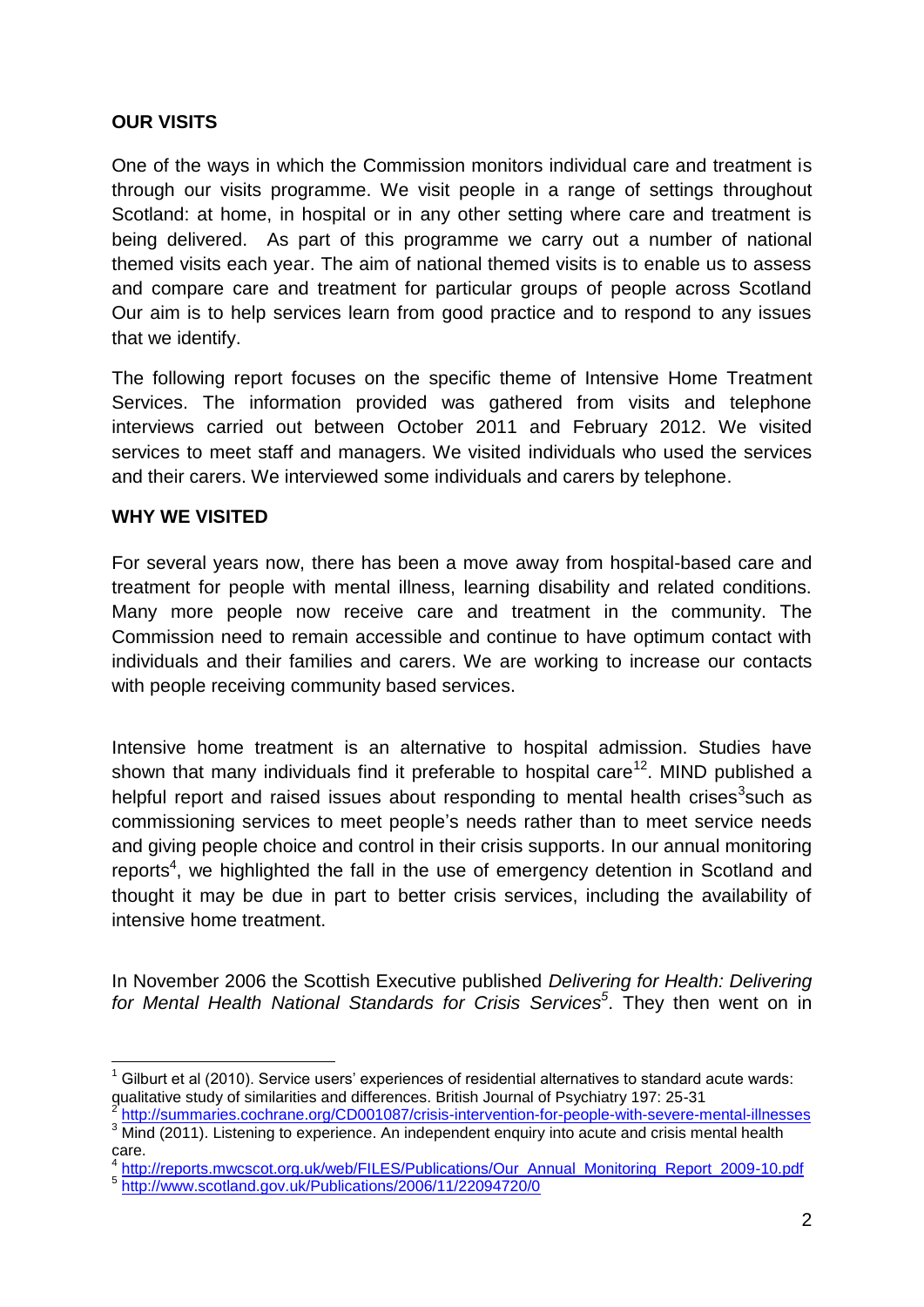Delivering for Mental Health (2006)<sup>6</sup> the mental health delivery plan for Scotland to make a commitment to more effectively manage and care for people in the community avoiding repeated inappropriate admissions to hospital by achieving the crisis standards.

Each year, we ask stakeholder groups for their views on priorities for our visiting programme. They asked us to consider visiting intensive home treatment services across the country. People were specifically interested to explore the views of people who had received intensive home treatment, as well as their carers. They wanted to know whether or not it appeared to be a good alternative to hospital admission in times of crisis.

The main purpose of our visits was to hear the views of individuals who had received intensive home treatment and their carers. We also tried to look at the different models of service. There are major differences in service provision across Scotland. It is not possible from these visits to compare and contrast different models.

# **HOW WE CARRIED OUT THE VISITS**

From October 2011 to the end of February 2012 we visited or held telephone interviews with service providers, individuals who had used IHT services between 1<sup>st</sup> June and 31<sup>st</sup> August 2011 and, where possible, their carers. We visited adult services and child and adolescent mental health services (CAMHS). In total we spoke to 106 individuals, 25 carers and 23 service managers. For the purposes of this document carers are defined as family members living with individuals using services.

We wrote to all NHS Boards in Scotland informing them of our intended visits and asking for information on the service provision in their areas. We then wrote to services asking them to contact individuals and their carers who had contact with them during the specified period to invite them to share their experiences with us. Services provided us with contact details of people who were willing to do this. We are aware that this might not have produced a completely representative sample.

At this time we gave the option of either a visit to carry out the interview face to face or telephone interviews. We offered the telephone option as we were acutely aware of the number of professionals that can be involved in the provision of crisis care, and how intrusive this might have been for the individual.

# **WHAT WE EXAMINED**

We conducted semi-structured interviews with individuals, carers and service providers. In our contact with individuals we focussed on the following areas:

• Perception of contact with a crisis service

<sup>–&</sup>lt;br><sup>6</sup> <u><http://www.scotland.gov.uk/Publications/2006/11/30164829/0></u>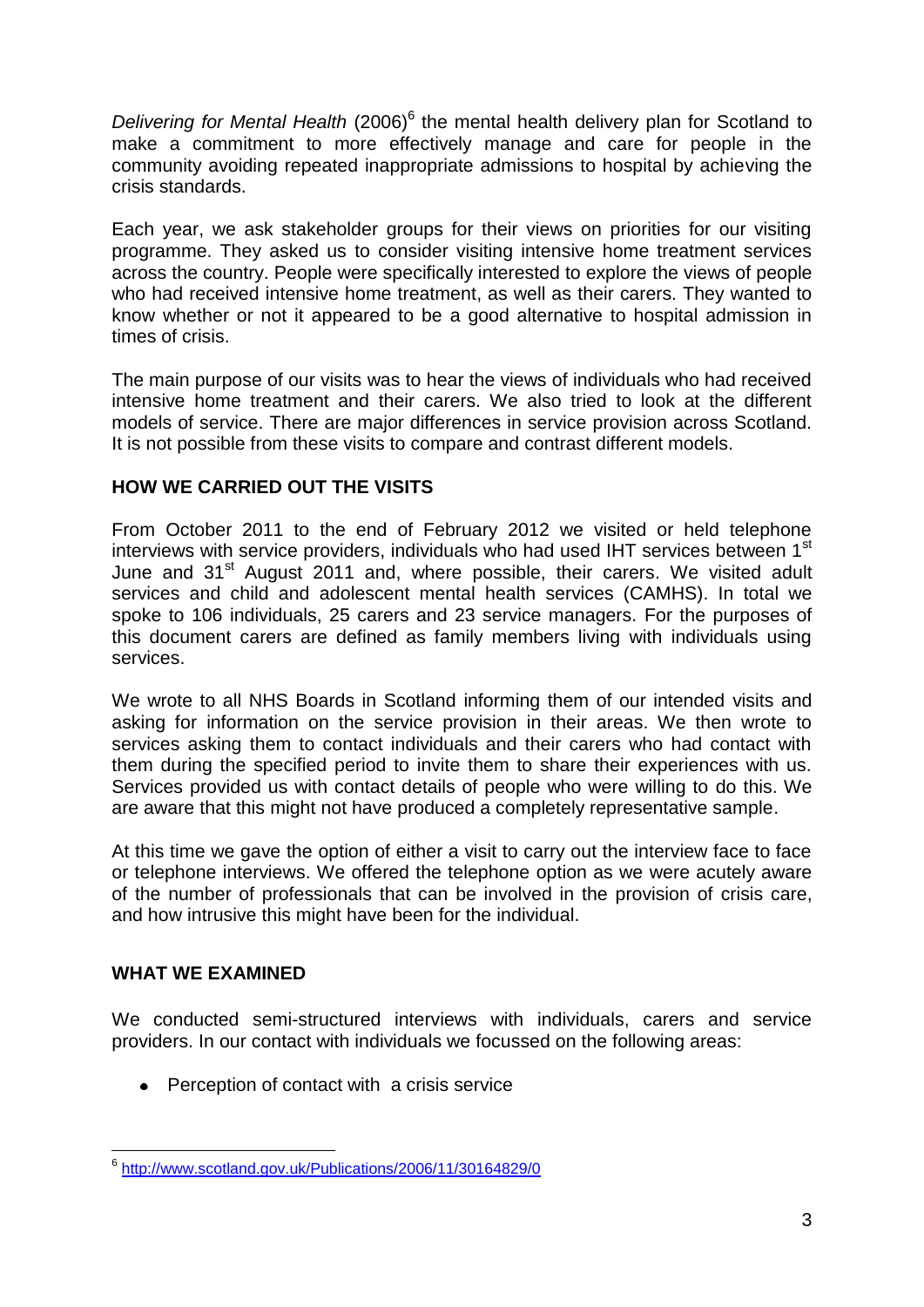- Support from the crisis service
- What would make the service contact a better experience

With carers we looked at the following:

- Their perception of contact with services
- Their perception of support received
- Their views on what would make the service contact a better experience

When interviewing service managers we looked at the following:

- Service configuration
- Days and hours of service operation
- Referrals, assessments and treatment delivery
- Impact and evaluation
- Operational difficulties and scope for improvements

In addition, we wanted to find out about continuity of care. We looked into sharing of information within the intensive home treatment teams and procedures for follow-on care after the IHTT withdraws.

# **SUMMARY OF FINDINGS AND RECOMMENDATIONS**

# **OVERALL FINDINGS**

In general, we formed an overwhelmingly positive view of intensive home treatment. Individuals who had received this service praised its benefit and felt the level of support was about right. Most of the carers we met were also generally positive about the service. Also, we were impressed with the energy and enthusiasm of service managers and staff.

There is no overall consistent model of intensive home treatment across Scotland. There are differences in geography, population distribution and other models of mental health service provision. While it is unrealistic to expect a "one size fits all" model for intensive home treatment, NHS Boards should ensure that they have services to assess and support people at home during times of mental health crises.

The clearest message from this report is that intensive home treatment is highly valued by the vast majority of people who we interviewed. We have developed a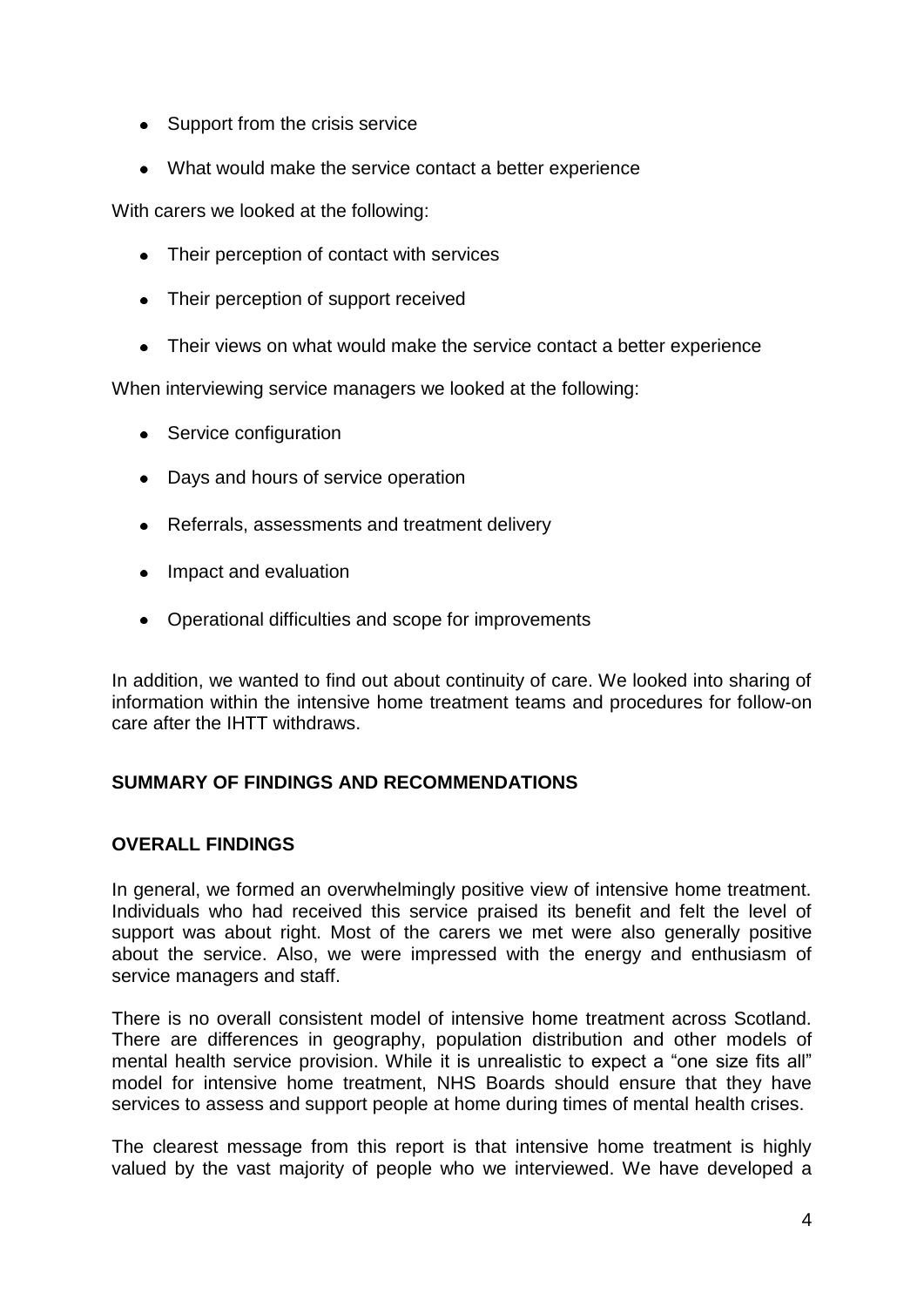number of key messages and recommendations to help to develop further this model of service.

Most services had collected data which demonstrated a reduction in the use of inpatient beds. Many reported that there had been fewer admissions. The availability of intensive home treatment also resulted in shorter spells in hospital where admission had been necessary.

## **Summary of key messages and recommendations:**

## **Key messages**

- **1. It is important to monitor the uptake and impact of intensive home treatment. From the information we collected about service provision, we are not satisfied that intensive home treatment is equally available to all. Not all NHS Boards appear to offer this service. Men and people over 65 may have less access to intensive home treatment.**
- **2. The vast majority of people and their carers interviewed told us they valued the service they received and were especially pleased regarding the accessibility and speed of the intervention provided.**
- **3. People told us they were generally satisfied with the level of support offered to themselves and their carers. There was a general view that contact with IHTTs helped avoid or shorten hospital admission. Some individuals raised the feeling that their views were not being heard.**
- **4. Individuals appreciate consistency of IHT staff and sometimes found it difficult when different staff visited. Good information on who would visit and when they would visit was viewed as helpful.**
- **5. An important part of offering intensive home care is the inclusion of carers in the process. Carers told us they generally felt involved and part of care and forward planning. A minority felt they had insufficient opportunity to discuss their concerns.**
- **6. Information was generally passed on well within teams, but there is a need to make sure that individuals and carers know what happens to their personal information**
- **7. We were pleased to see that discharges from the team are generally handled well. However, not all individuals had plans in place in the event of possible future crises.**

# **Recommendations**

- NHS Boards should monitor the uptake of intensive home treatment to ensure equality of access across all groups.
- NHS Boards should continue to evaluate these services, paying particular attention to the views of those who receive services and their carers.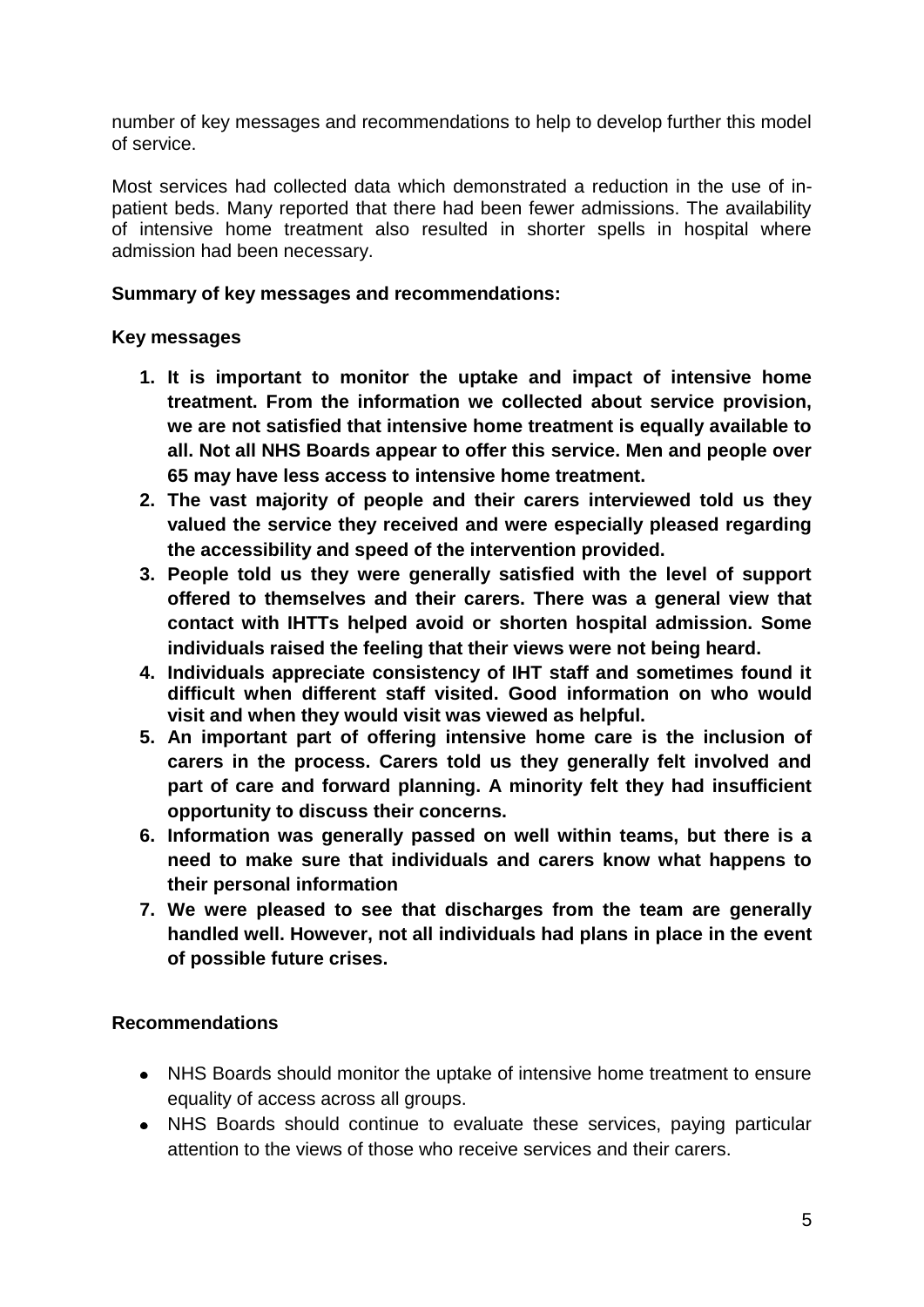- The Scottish Government should review standards for crisis services to provide the maximum level of consistency and equality of access.
- Service providers should ensure that individuals and their carers are given the opportunity to voice their concerns and feel listened to in a meaningful way during contact with IHT services.
- IHT services should address the issue of hospital admission when giving information to individuals and carers. This should provide assurance that admission is still available if necessary and should be regarded as an important step towards recovery and not "failure."
- IHT services should ensure that individuals and carers know who will visit and provide explanations as to why it will not always be the same staff who visit.
- Service providers should not underestimate the importance of including the views of carers when engaged in service delivery. They should endeavour to include carers in the delivery and future planning of service provision, taking on board their needs as well as those of the individual being cared for whilst observing appropriate use of confidentiality as per our "Carers and Confidentiality" guidance.
- IHT services should have policies and procedures to make sure that all team members visiting individuals have all relevant information and do not have to ask individuals to repeatedly give the same information to different practitioners.
- It is good practice to give written information about the IHT service at first contact. IHT services should, as part of this, tell individuals and carers that information will be shared within the team. They should offer opportunities to discuss any concerns about this**.**
- $\bullet$ Service providers should have clear policy and processes for discharge planning. All staff must be aware of these. Discharge plans and supports should be clearly explained to individuals and their carers.
- Services should have procedures for developing or reviewing crisis plans after an episode of intensive home treatment. This is a good time to encourage individuals to make advance statements.

# **FULL FINDINGS AND RECOMMENDATIONS**

# **A. GENERAL DESCRIPTION OF INTENSIVE HOME TREATMENT SERVICES**

**Key message 1. It is important to monitor the uptake and impact of intensive home treatment. From the information we collected about service provision, we are not satisfied that intensive home treatment is equally available to all. Not all NHS Boards appear to offer this service. Men and people over 65 may have less access to intensive home treatment.**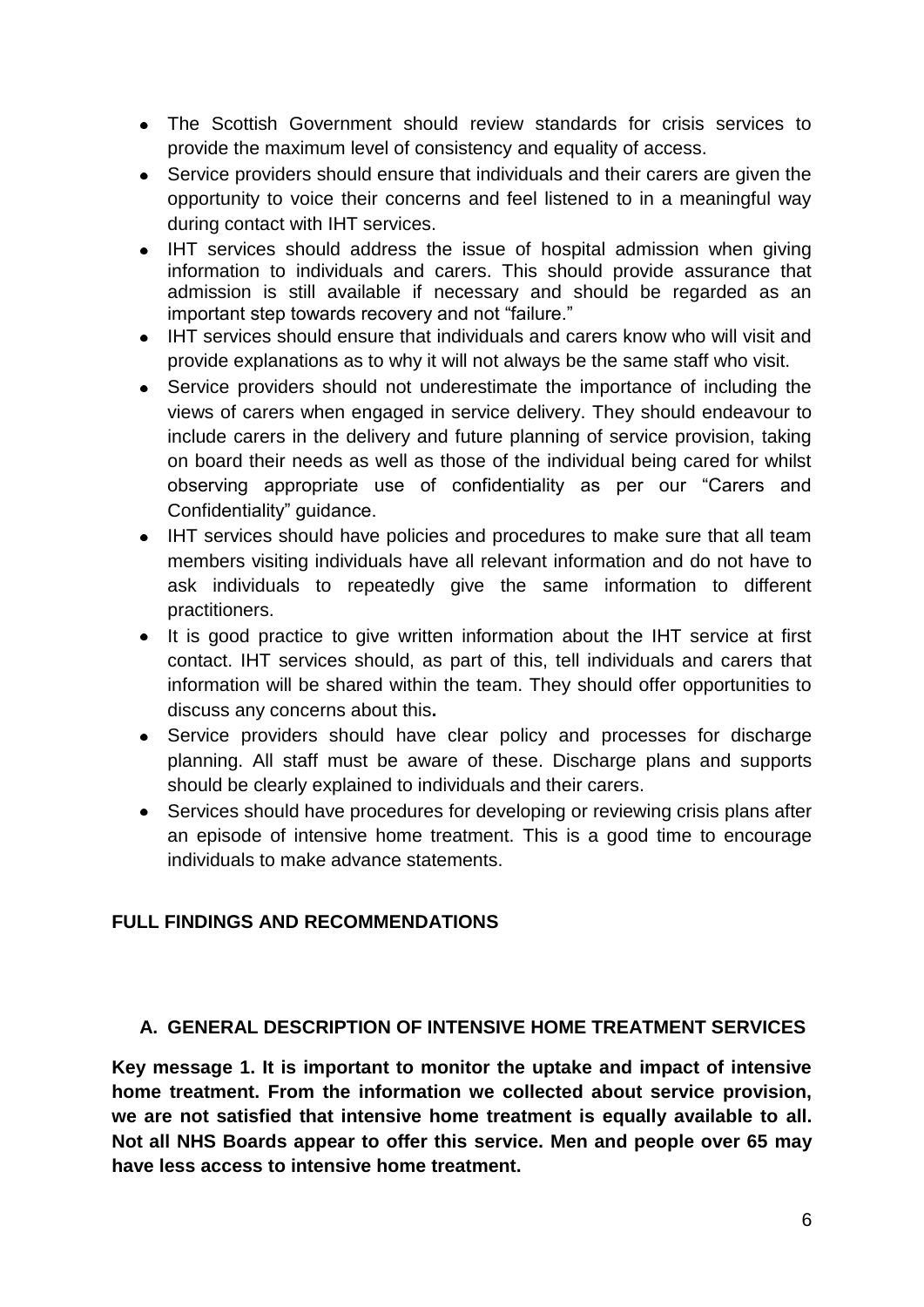## **What we looked at**

We asked NHS Boards to describe their intensive home treatment services.

All but one mainland NHS Board gave us information about intensive home treatment teams. We also received information from Western Isles. We identified team managers and asked them to describe their services. Some managers had responsibility for multiple teams. We received no information on IHT from NHS Grampian, Orkney or Shetland.

## **What we expected to find**

We were aware that models of intensive home treatment varied across Scotland. While geography and differences in general service provision will result in different models, we expected services to give attention to equality issues when providing intensive home treatment. We looked at the range of people who could have access to the service and examined equality information from the sample of people we interviewed.

#### **What we found**

Intensive home treatment services differed in some aspects of their operation. All offered the same general model of intervention: support during periods of crisis and acute illness, person-centred problem solving approaches and, where needed, monitoring of medication.

Overall, we received information from 23 IHT service managers. Some managers were responsible for more than one team.

| <b>NHS Board</b>     | <b>Adult IHTT Services</b> | <b>CAMHS IHTT services</b> |
|----------------------|----------------------------|----------------------------|
| Ayrshire &           | $1(3$ teams)               |                            |
| Arran*               |                            |                            |
| <b>Borders</b>       | 1                          | 1                          |
| Dumfries &           | $\overline{2}$             |                            |
| Galloway             |                            |                            |
| Fife                 | $\overline{2}$             | $4***$                     |
| <b>Forth Valley</b>  |                            |                            |
| Greater              | $6(7$ teams)               |                            |
| Glasgow &            |                            |                            |
| Clyde**              |                            |                            |
| Highland             | 1                          |                            |
| Lanarkshire*         | (9 teams)                  |                            |
| Lothian              |                            | 1                          |
| Tayside              | $\overline{2}$             |                            |
| <b>Western Isles</b> |                            | 1                          |
| Total                | 19 (32 teams)              | 4                          |

# **Table: Number of IHTT services and teams identified**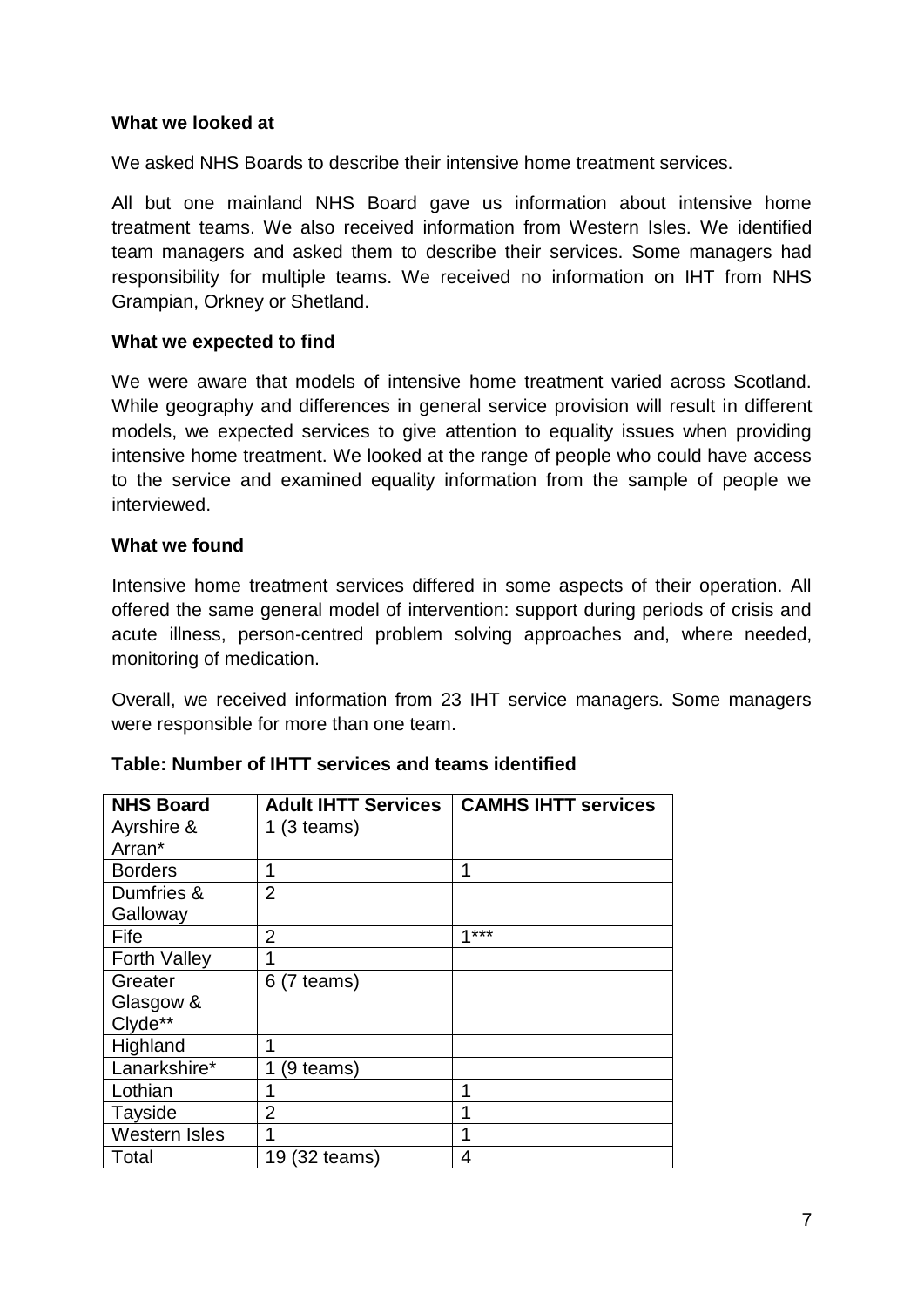\*one service manager for all teams

- \*\*six service managers over seven teams
- \*\*\* unable to take part in questionnaires, but provided service information

(Grampian does not designate services as IHTT/CRHT Services, but offers home and crisis treatment between GPs and CMHTs, procedures for urgent access to Consultants and others by GPs, a Liaison Service in the Acute Hospitals and developed

community services based around CMHTs and which are equipped to maintain people at home wherever possible.)

The range of staff within these services includes consultant and other psychiatrists, psychologists, consultant nurses, nurses, and health care assistants. A few services have occupational therapists and social workers on the teams. One area reported having a pharmacist. Some services reported having access to these disciplines as required. Nursing staff make up the majority of staffing across all services.

Practitioner numbers in adult services varied from 2.5 whole time equivalents (WTE) (3 staff) in a rural service to 26WTE (28 staff) in an urban setting. The largest urban setting had a range of 12WTE (13 staff) to 14 WTE (17 staff) which totalled 104.3 WTE (103 staff) over 7 teams across the Board area.

For CAMHS the staff numbers varied from 2WTE (2 staff) in a rural setting to 7.4WTE (10 staff) in an urban setting.

# **Days and Hours of Service provision (Adult):**

The days and hours of the provision of service varied across the country. We were pleased to see that of the 19 adult services who participated in the exercise:

- 15 services operated seven days per week, of which;
- 11 services offered extended hours during the week, nine of these working to 8 or 9pm in the weekday evenings;
- Four services operated 24 hours per day all year.
- In addition, one service told us they had initially offered to operate at  $\bullet$ weekends. Referrers and service users told managers that this was unnecessary. The service was reduced to weekdays only. The general community mental health team remains on call at weekends.

In rural areas with smaller teams, it may not be practicable to provide extended hours of service. We were pleased to see that NHS Boards assessed local need and consulted with stakeholders when deciding on hours of service provision.

# **Days and Hours of Service provision (CAMHS):**

All four participating services told us they operate 9-5 Monday to Friday flexibly. One service reported operating on-call outwith office hours seven days per week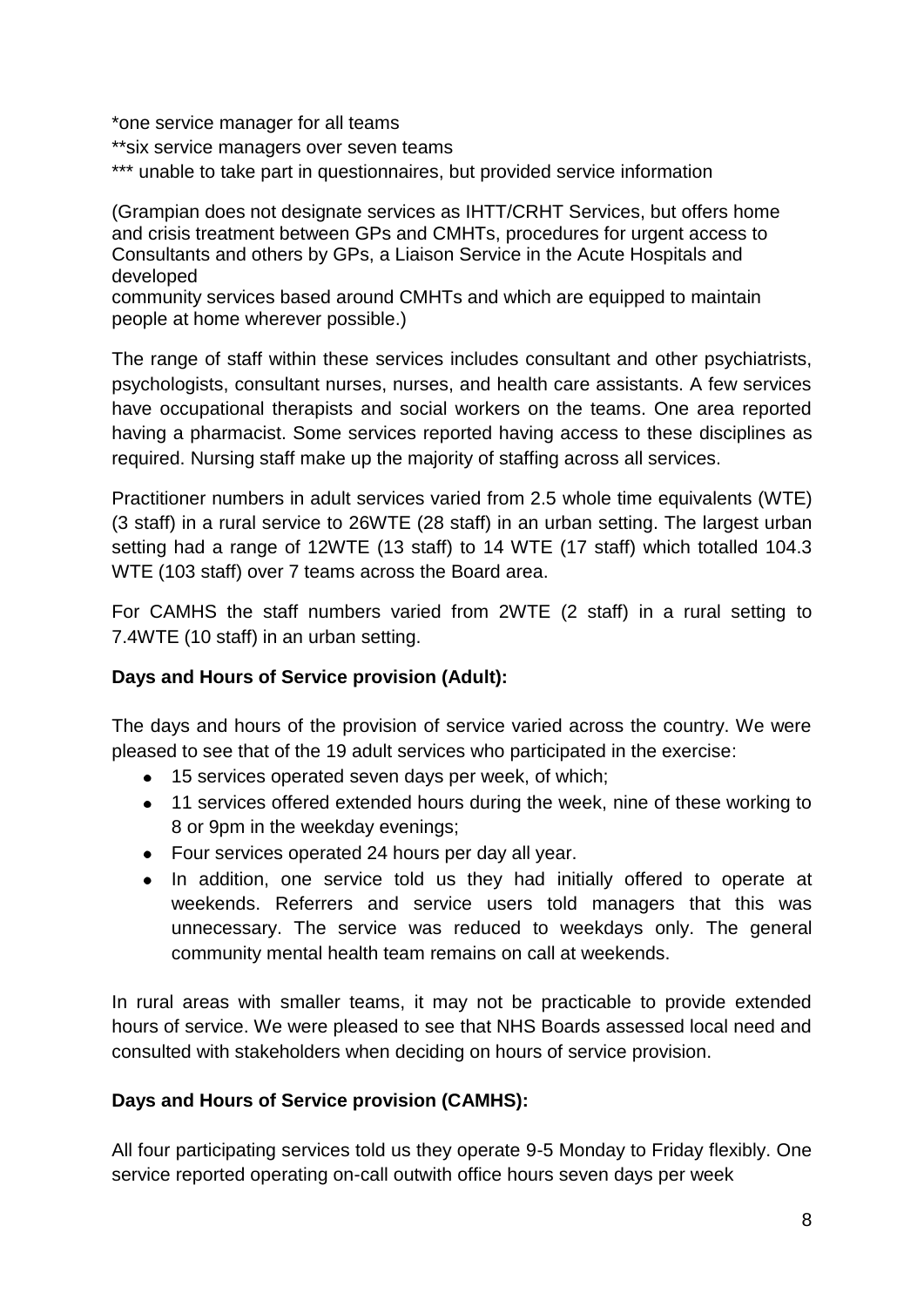# **Age Range**

Information from the Scottish Crisis Resolution/Home Treatment Network (November 2010)<sup>7</sup> states that adult services range from age 16 or 18 up to age 65 with all ages seen out of hours in NHS Lothian Greater Glasgow and Clyde and Forth Valley.

In general we found that the IHTT services take referrals of individuals aged between 18 and 65. Six services receive referrals of younger clients from age 16 years and in practice services operate flexibly as appropriate for individuals aged over 65.

(See further comment under **Gender** on page 11.)

# **Referral Numbers**

Staff reported annual referral numbers to us ranging from 2160 referrals per year in a large board covering a mixed rural and urban setting, through to 600 per year in a mainly rural setting, to a low 25 per annum referral rate in a smaller Board area of mixed rural and urban setting. In NHS Greater Glasgow and Clyde, where there are seven crisis teams in operation, the average referral rate per team per year was 317.

# **Source of referrals**

Managers told us that teams commonly received referrals from mental health inpatient wards, GPs, A&E departments, community mental health teams, psychiatrists, psychologists, social work, self referral, carers/relatives, voluntary agencies, drug & alcohol services and the police. There was local variation, often because of the way other services operated. For example, in NHS Lothian, the majority of the service does not accept direct referrals from A&E as there is a specific A&E mental health liaison service.

We were surprised to note that four teams do not receive referrals from mental health in-patient wards. These were exceptions, operating in more remote locations. We were also informed that seven of the 19 services do not accept direct referrals from self or relatives/carers, nine do not accept voluntary agency referrals and seven teams do not take referrals from drug and alcohol services.

We were pleased to note that, in nine board areas, we were also told of referrals being received from a range of other sources (general hospital wards, NHS 24, mental health liaison services, specialist mental health teams and schools).

Most services told us that they all visited patients on in-patient wards. This was mostly at discharge planning meetings prior to the person engaging with the IHTT.

<sup>1</sup>  $7$  Unpublished paper from the Scottish Crisis Resolution/Home Treatment Network (November 2010).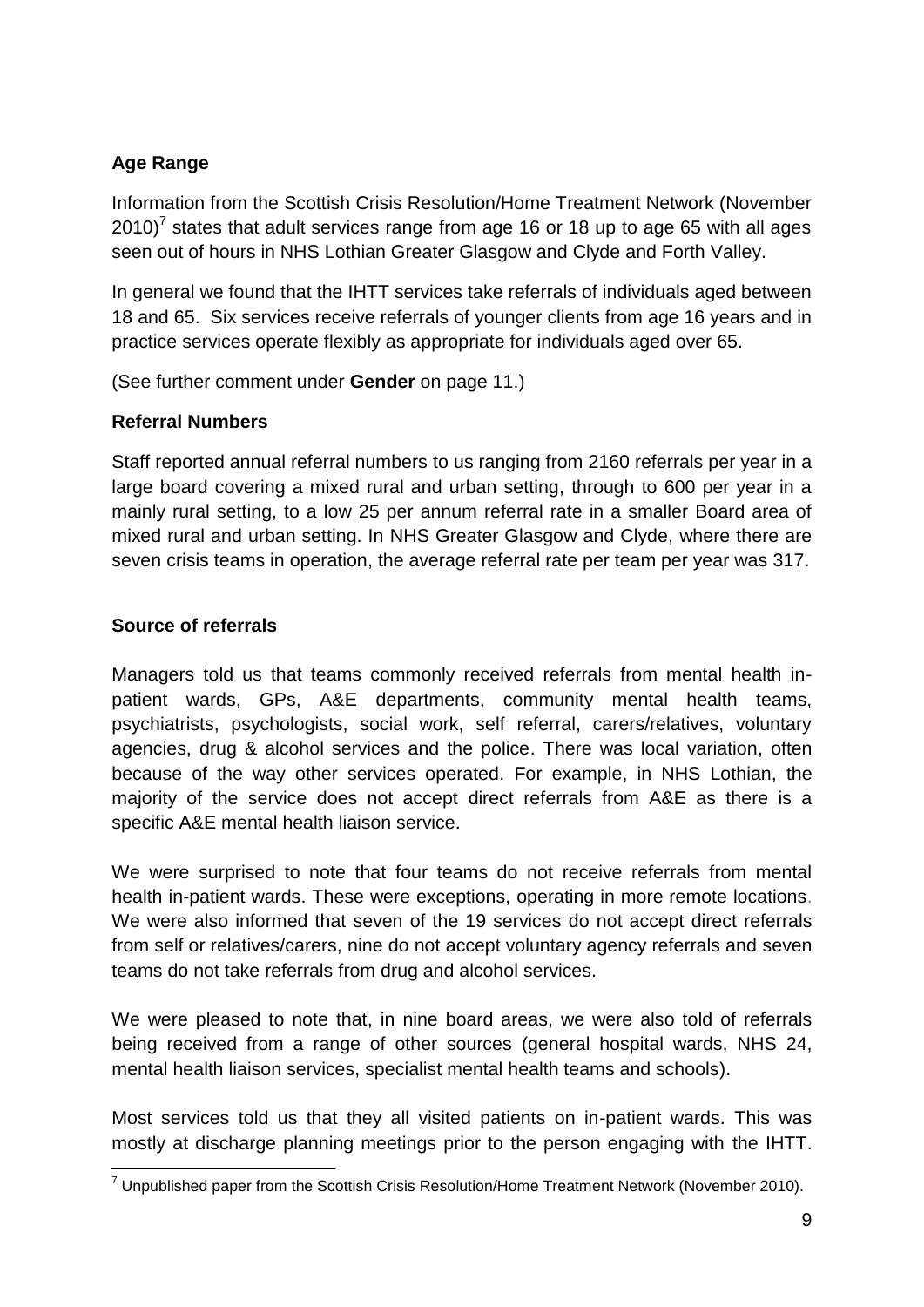All but three areas said they would do joint visits with ward or CMHT staff already engaged with the person

# **Assessments**

In all areas, the core professional involved in carrying out assessments was a nurse. In eight services there was consultant psychiatrist input to the assessment process and in three areas staff grade and training grade psychiatrists were involved. In four services, occupational therapists participated in initial assessments. We were informed that some of the services would ask other professionals, such as dieticians or colleagues from the local community mental health team, to jointly assess where appropriate.

Assessments were carried out in a variety of settings but in almost all services they were carried out in the individual"s home (22 of 23); the one exception carried out all of their initial assessments in the hospital setting. Other settings for assessment included psychiatric in-patient wards, A&E, IHTT offices and GP surgeries, community settings and police cells.

# **Interventions**

Following assessment and accepted for service support, all services reported that they offered individualised interventions based on need following assessment. This included frequency and duration of contact, the location for contact, and the nature of the contact.

We found that nurses carried out planned interventions in all board areas. In a few areas they were joined by psychiatrists (6), psychologists (4) healthcare assistants (3), and social workers (2). In one area a dietician was involved as required.

# **Where interventions are carried out:**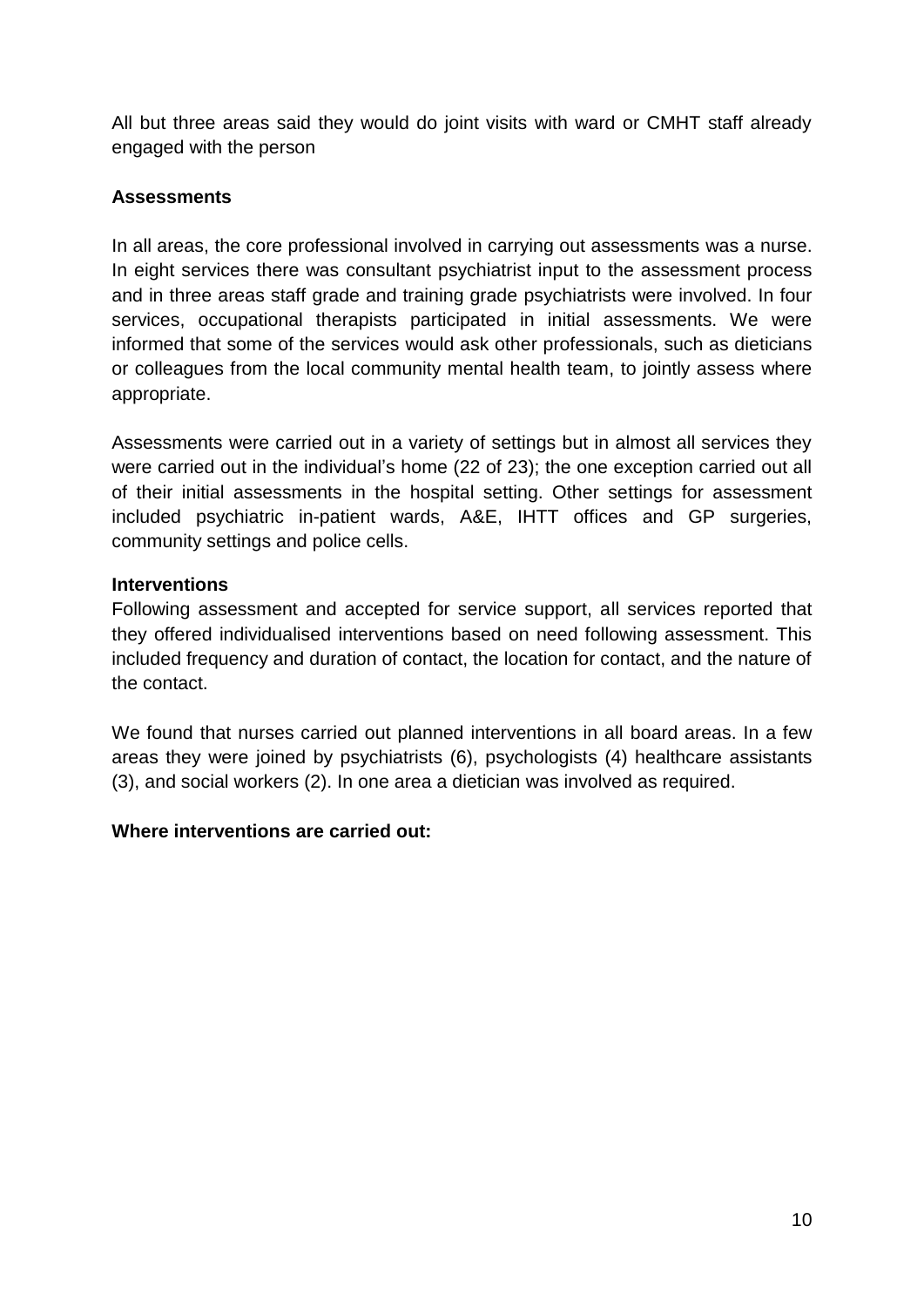

All but one service carried out treatments in the individual"s own home. This one service saw everyone in their office base. Interventions were only conducted at IHTS offices for just over half (12) the services. Use of GP offices tended to be reported in more rural locations. Two teams in two different services only carried out treatments in A&E. At least half the services used other locations including other health or professional locations e.g. CAMHS and CMHT offices, health centres, sick children"s hospital, school. One service manager commented;

# *"If the situation is high risk, we see people at the team base or GP surgery. We sometimes do this also to meet the individual"s preference not to be seen at home."*

Local community settings and venues were also used (e.g. cafe, sports centre) or other arrangements made to suit and support the individual for example:

*"We sometimes meet individuals in cafes or community settings. We have access to a social fund to support this."*

"*Sometimes we see people in local community based facilities, e.g. person may be seen at a leisure centre if plan is to encourage them to access this facility".*

*"May take service user out on trips sometimes."*

#### **Length of contact:**

In the *National Standards for Crisis Services*, overall contact time with crisis services in an episode of crisis was set out as;

*Overall contact (receiving crisis intervention or support from a specialist service or a CMHT or other linked service) should be no longer than 21 calendar days unless exceptional circumstances apply.*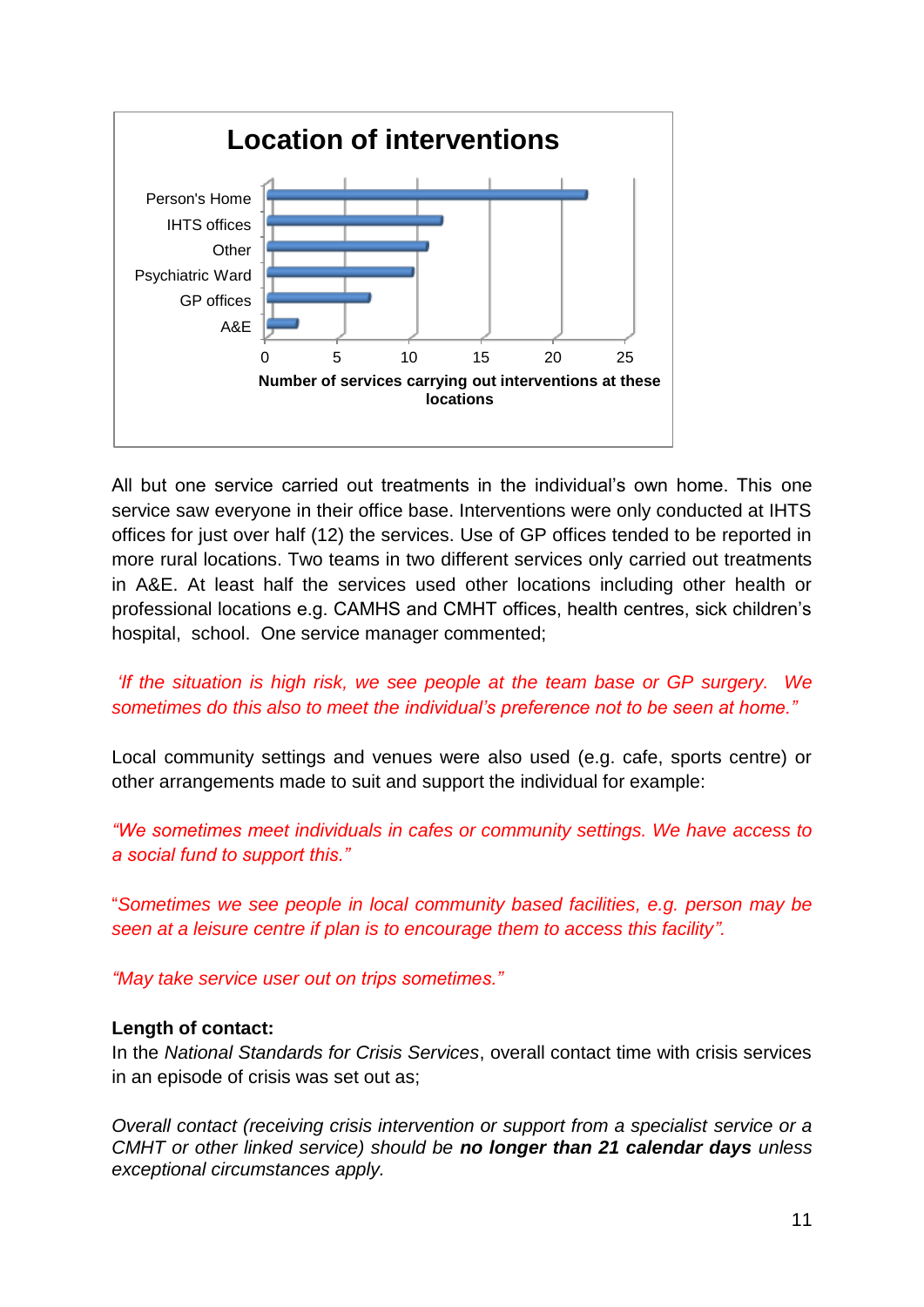From service responses we noted that there was a great deal of variation in the duration of service contact. Only five services were working directly to this recommendation. We were pleased to see that flexibility is widely practiced, focusing on the needs of the person requiring service intervention. In our view, services are right to operate more flexibly. The Scottish Government may wish to re-examine this statement when reviewing crisis standards

# **Evaluation of services**

.

We were also mindful that in *Delivering for Mental Health (2006),* the then Scottish Executive set a target to reduce the number of readmissions; one of the commitments made towards achieving this aim was to:

*"Ensure that people are managed and cared for more effectively in the community and avoid inappropriate admissions by ensuring that the crisis standards are achieved..."*

It was therefore also important to ask about evaluation of service provision in order to understand more clearly if the services in focus were achieving what they set out to do. We were encouraged to see that all but one of the services were involved in ongoing evaluation. This one service was about to embark on an evaluation process.

Of the 22 services that told us about their evaluation processes, 16 had used service user feedback and nine of these had also sought carer feedback. Fourteen services mentioned data collection in a broad sense; three services had utilised GP surveys and four services stated they were externally audited. There was however, no standardised data gathering.

We asked service managers whether they thought there had been an impact on hospital admissions since the crisis service in their areas began. The general response was yes, with 15 of the 23 services reporting that data gathered clearly indicated this to be the case. Additionally, nine responses said lengths of stay were shortened when admission had occurred. Four of the interviewed managers found that the option of home or hospital care at time of crisis had enabled people to choose to stay at home.

Services acknowledged the need for improvements including: clarity for referrers on referral criteria, improving links with referrers and wider services, increasing times that service operates, improving partnership working with patients and carers and improving recording of interventions. However, the most common reply we had (11 of 23) was a wish for an increase in staffing levels with seven services highlighting the need for more multidisciplinary staffing.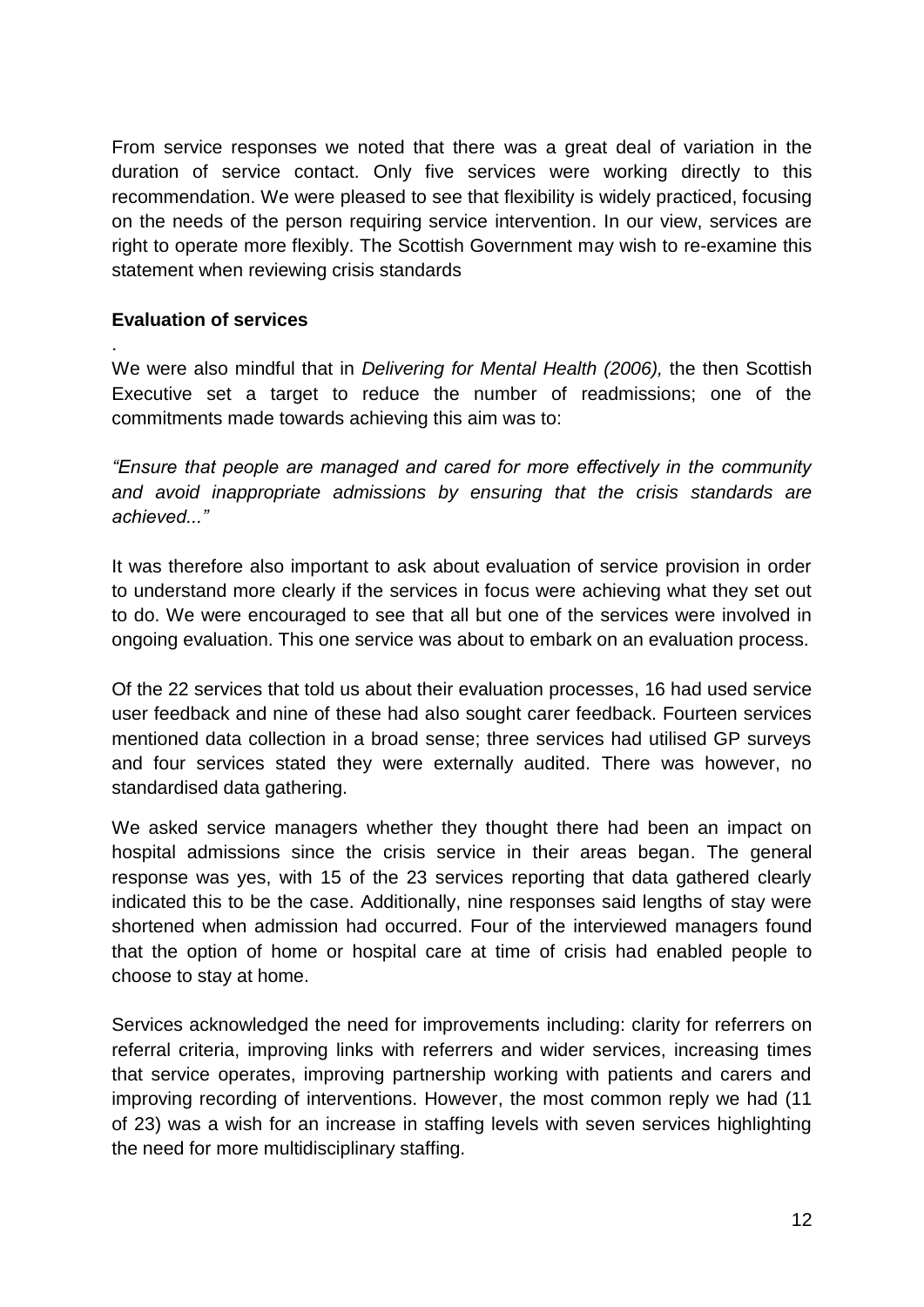# **General description of the sample we interviewed**

This was a relatively small self-selecting sample of all the people who were referred for intensive home treatment. We have been cautious about drawing too many conclusions from this sample, but there were interesting findings, especially on age and gender.

# **i) Age**

The age range of the 106 individuals we interviewed was:

- Two were under 15
- Three were aged 16 or 17
- Four were aged 18-24
- 88 were between 25 and 64
- Nine were age 65 and over  $\bullet$

Despite some service information indicating an age cut off at 65 years, we found that older people are receiving intensive home treatment. We would expect to see policies in place to ensure that service provision is based on need and available to people of all ages.

## **ii) Gender:**

1

Just over two thirds of the individuals we interviewed were female (69%, 73) and just under a third were male (31%, 33). We asked services to provide us with information on gender of people referred to the service. Across all the areas that were able to give us this information, we found that 57% of referrals were for females and 43% for males. In comparison, we know that the number of all admissions to mental health  $\text{care}^8$  and admissions under mental health legislation $^9$  are divided approximately equally between men and women.

Some IHTTs provide a "gatekeeping" service to inpatient care. We received data from one NHS Board that showed that 51 of 263 male referrals were admitted, compared with 35 of 301 female referrals. This was quite significant (p=0.011).

There is therefore some evidence that more women than men are referred to IHTT services. There is also limited evidence of a significant relationship between gender and in-patient admission from IHTT referrals. Our data suggests that a greater proportion of male referrals than female referrals are admitted.

This finding deserves further research. It may be that there are differences in the way that men and women present in a crisis situation. It would be important to

<sup>9</sup> [http://reports.mwcscot.org.uk/annual\\_monitoring/overview2010-2011/Newordersgrantedin2010-](http://reports.mwcscot.org.uk/annual_monitoring/overview2010-2011/Newordersgrantedin2010-11/NewOrdersGranted2010_11.aspx) [11/NewOrdersGranted2010\\_11.aspx](http://reports.mwcscot.org.uk/annual_monitoring/overview2010-2011/Newordersgrantedin2010-11/NewOrdersGranted2010_11.aspx)

<sup>&</sup>lt;sup>8</sup> [http://www.isdscotland.org/Health-Topics/Mental-Health/Publications/2011-12-20/2011-12-20-](http://www.isdscotland.org/Health-Topics/Mental-Health/Publications/2011-12-20/2011-12-20-MentalHealth-Report.pdf) [MentalHealth-Report.pdf](http://www.isdscotland.org/Health-Topics/Mental-Health/Publications/2011-12-20/2011-12-20-MentalHealth-Report.pdf)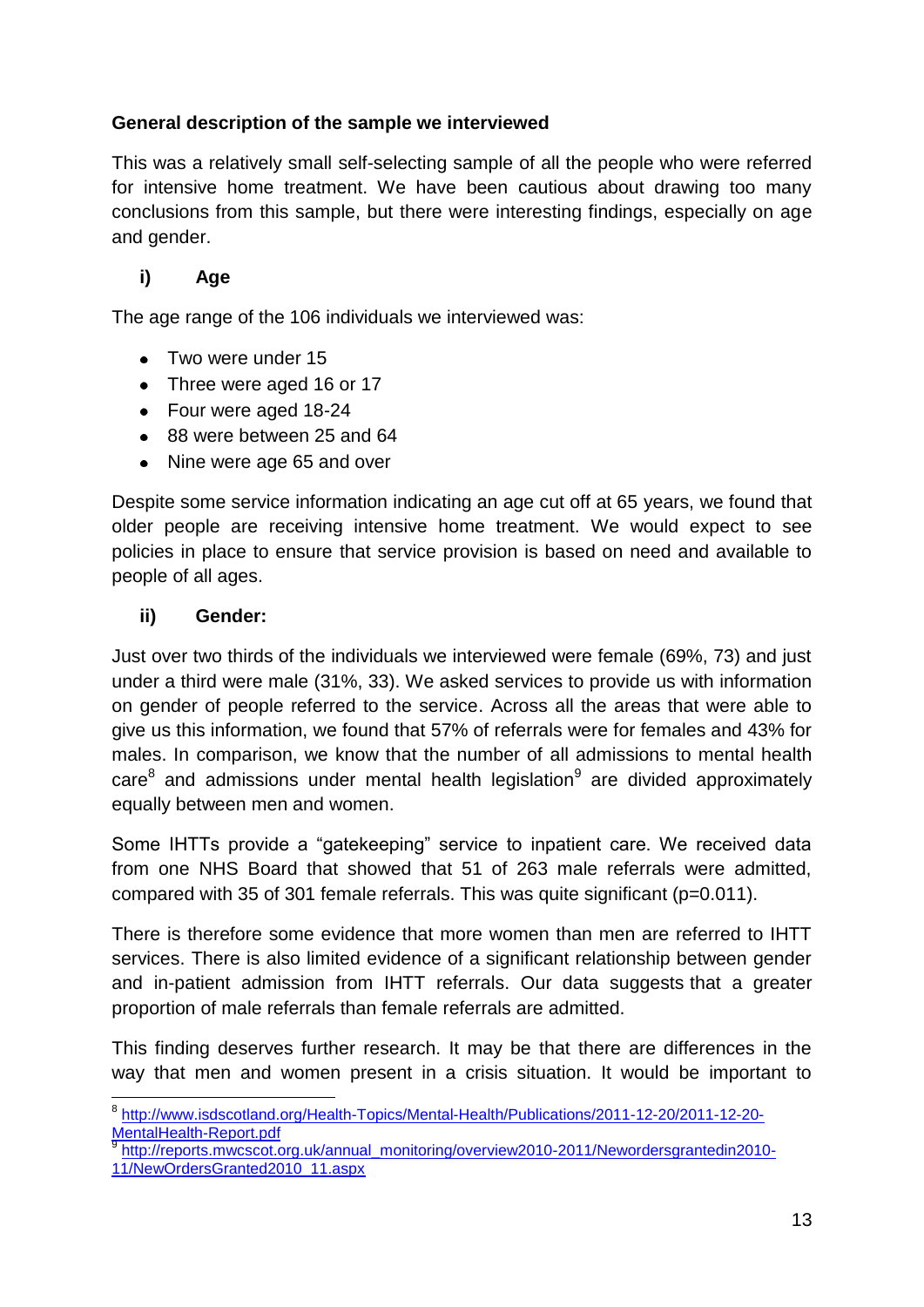ensure that there is no inherent discrimination against men when intensive home treatment is contemplated as an alternative to admission.

# **iii) Ethnicity**

We asked about the ethnicity of 101 of the 106 people we met.

- 78 were white Scottish
- 15 were from other white ethnic groups, including other British, American and European
- Three were south Asian (Indian or Pakistani)
- Five declined to state their ethnicity

We can draw no conclusions about the availability of IHT across all ethnic groups on the basis of this sample. We were pleased to see people from minority groups receiving this service. We would encourage managers to collect equality information on a routine basis.

# **iv) Home circumstances**

Of the 106 individuals,

- 64 lived with relatives or friends
- 40 lived alone
- One lived in supported accommodation
- At the time of interview one was in hospital and had been for some time before referral and was being intensively supported to move into his own tenancy.

# **v) Legal status**

Only two people were subject to compulsory treatment at the point of referral. In both cases, IHT was used to shorten the period of hospital treatment in line with the principle of least restriction of freedom.

# **vi) Previous mental health service contact**

Of those we interviewed, 74 told us of previous contact with mental health services. The other 32 people had not received any specialist mental health care and treatment.

# **Recommendations**

- NHS Boards should monitor the uptake of intensive home treatment to ensure equality of access across all groups.
- NHS Boards should continue to evaluate these services, paying particular attention to the views of those who receive services and their carers.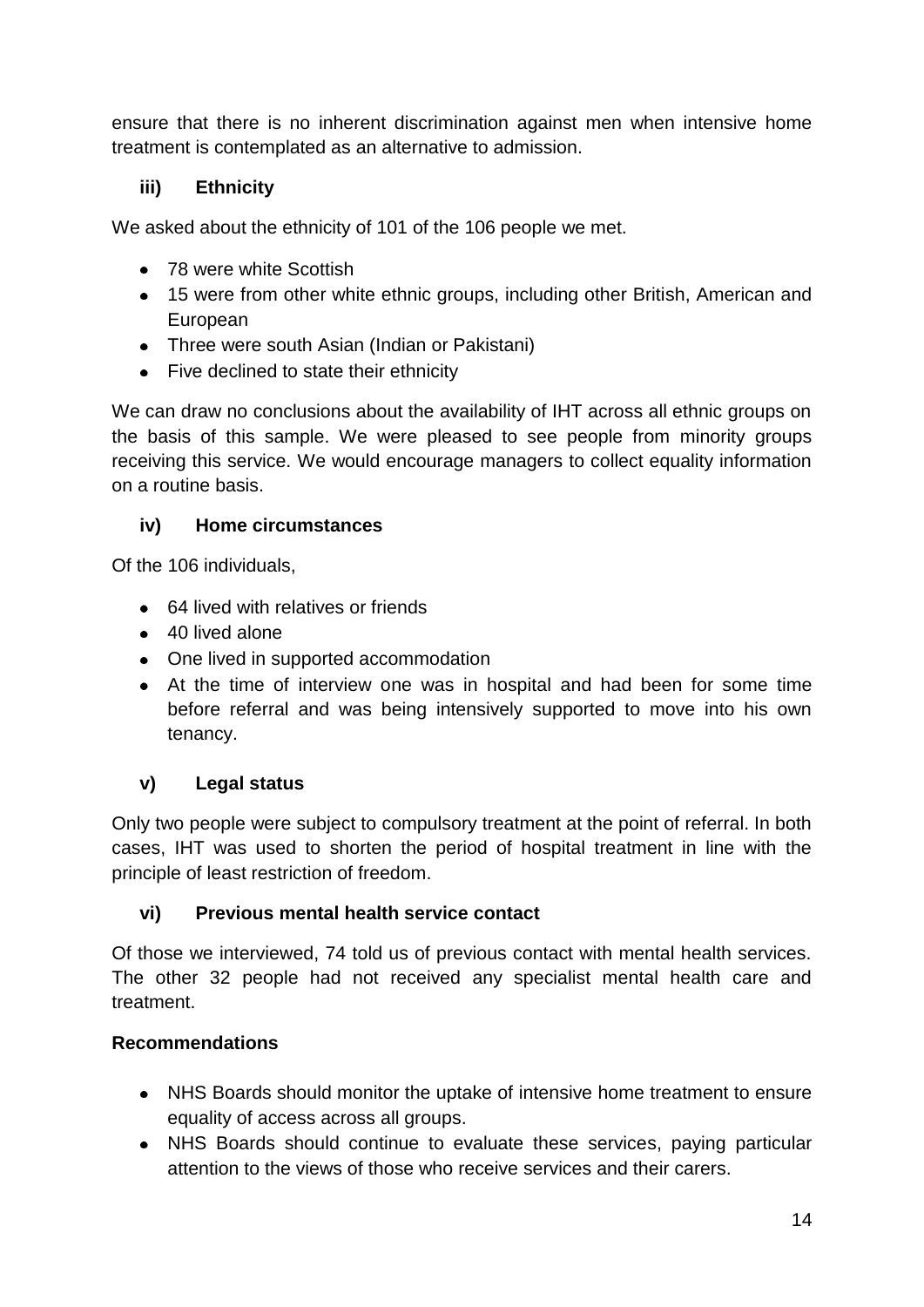The Scottish Government should review standards for crisis services to provide the maximum level of consistency and equality of access.

## **B. Individuals' views on the experience of intensive home treatment**

**i) General views**

## **Key message 2**

**The vast majority of people and their carers interviewed told us they valued the service they received and were especially pleased regarding the accessibility and speed of the intervention provided.**

#### **What we looked at**

One of the main objectives of this themed visit was to hear from the people who use IHTT services across Scotland and to get a clear picture of these services from their perspective. Individual interviews therefore began by asking people to tell us about their experience of using these services.

#### **What we expect to find**

From the available literature on IHTT service interventions, we had expected to hear that most people were happy with services offered from IHT teams. A recent review<sup>10</sup> found that ease of access and quick response were particularly valued.

# **What we found**

We thank Jo McFarlane for her permission to publish this poem. We think it sums up everything that is good about intensive home treatment.

#### **Intensive TLC**

1

It's the little things that make a difference when your head's a ticking bomb. To de-activate the switch they gave me time to ditch my load, tended me with kindness, patience, warmth

Acceptance without judgement when I told them of my shame A history of violence, they listened without blame

It's being there to take a phone call when you"re troubled through the night, not to rush or push you

 $10$  Winness et al (2010). Service users' experiences with help and support from crisis resolution teams. Journal of mental health 19(1) 75-87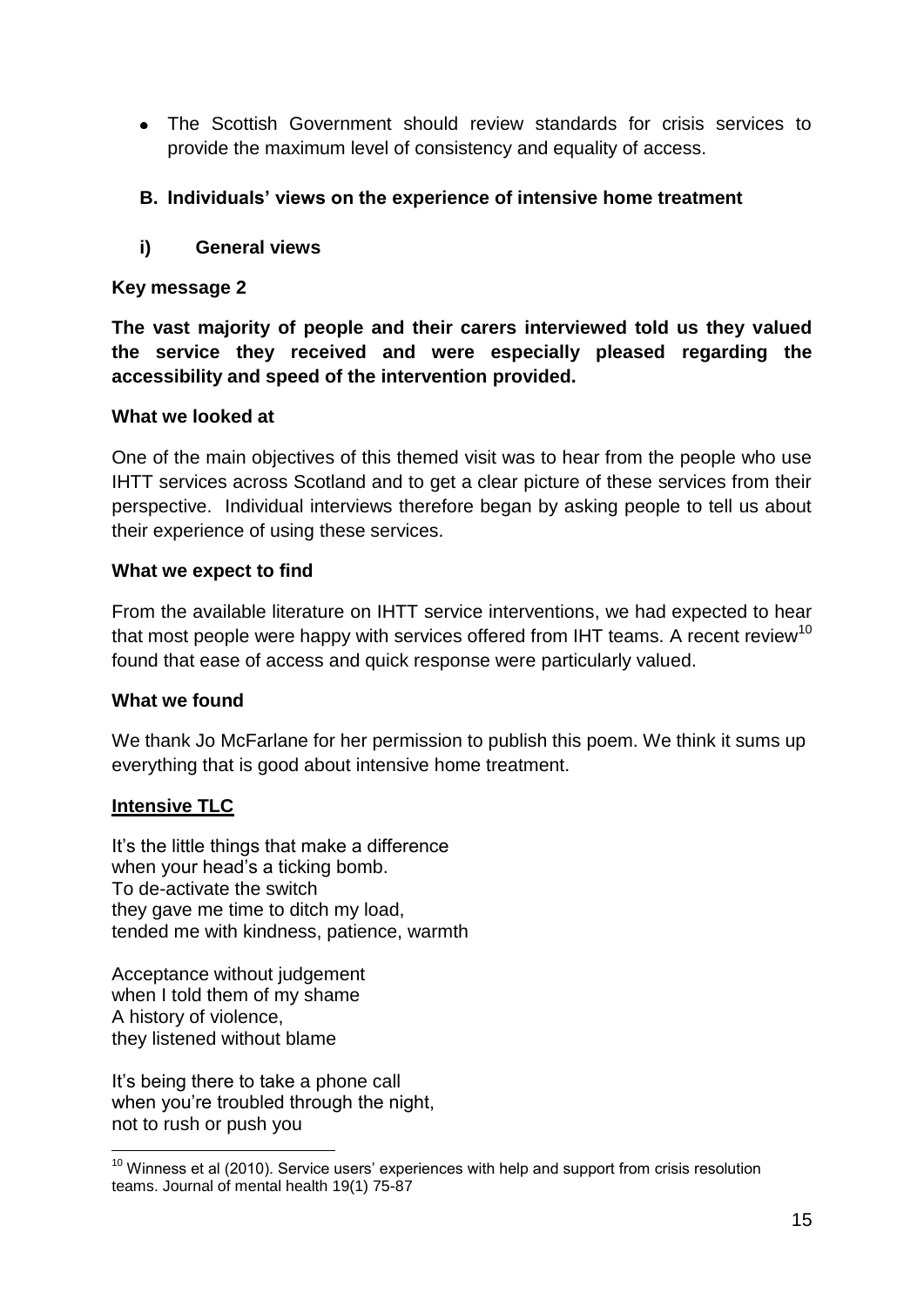when you're teetering on the edge, but offer consolation that will lead you from the ledge

Nobody can mend a heart or heal a wound by empathy alone, it"s those tried and tested strategies that keep you safe at home:

Medication, dedication to a treatment plan that works, challenging the voices, being prepared to ask for help

And getting all the help you need to see you through the clock, trusting they"ll be there until the fear gives way to hope

They offered me a rope to stop me drowning, now I"m safe upon the shore If I should need their help again, I"ll welcome them with thanks into my door

#### **To all the staff of South Edinburgh IHTT With deepest thanks from Jo McFarlane**

Jo was not alone in her praise of intensive home treatment. We were very encouraged to receive mainly positive responses; 88 of the 106 people interviewed had found the service a helpful experience. Some of the general comments were:

*"They worked with me in my own world with my own routine...normalised my life...transformed my life"*

*"Very accessible, got me back on track"*

*Good to have someone to talk to...they sorted out stuff and saved me a lot of worry"*

People told us about the prompt responses to referrals to services;

*"I saw them within 24 hours"*

*"On a Saturday they arrived within 2 hours"*

Some individuals highlighted the benefit of the IHTT staff working alongside their usual support;

*"Very helpful when I was really unwell, visited every day until I was better. Worked with my CPN and support worker so it all came together for me"*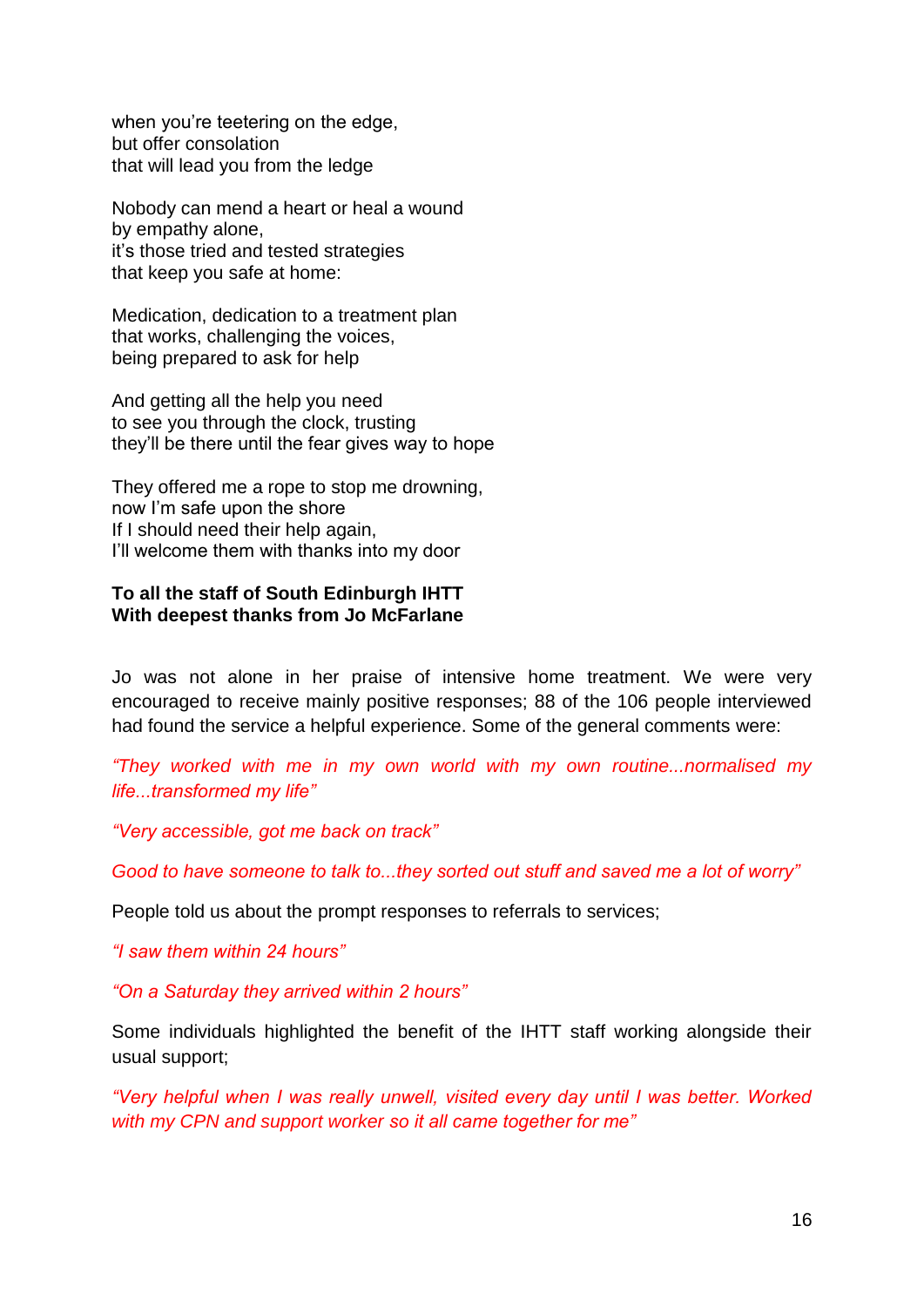We see this intervention as particularly good practice, ensuring the whole support system is involved in the care provision.

Nine individuals declined to answer or gave a neutral response regarding their experiences. Another nine people across different services told us they did not feel helped by contact with the service and expressed this strongly:

*"Their way or no way, didn"t value my opinion"*

*"Do what they have to then just dump me back to my CPN"*

# *"Don"t feel adequately supported or listened to"*

Although we are pleased that individuals and carers value the service interventions overall we note that there is an underlying theme from the more negative comments. This is one of not being listened to and feeling that their input to intervention planning was of little importance. This is consistent with the MIND survey in England and an important message for service providers.

# **Recommendation**

Service providers should ensure that individuals and their carers are given the opportunity to voice their concerns and feel listened to in a meaningful way during contact with IHT services.

# **ii) Support from the service**

# **Key message 3**

**People told us they were generally satisfied with the level of support offered to themselves and their carers. There was a general view that contact with IHTTs helped avoid or shorten hospital admission. Some individuals raised the feeling that their views were not being heard.**

# **Key message 4.**

**Individuals appreciate consistency of IHT staff and sometimes found it difficult when different staff visited. Good information on who would visit and when they would visit was viewed as helpful.**

#### **What we looked at**

We asked if individuals and carers felt adequately supported by the services during contact and if they thought contact had helped them stay out of hospital. We comment on the views of carers later in the report.

#### **What we expect to find**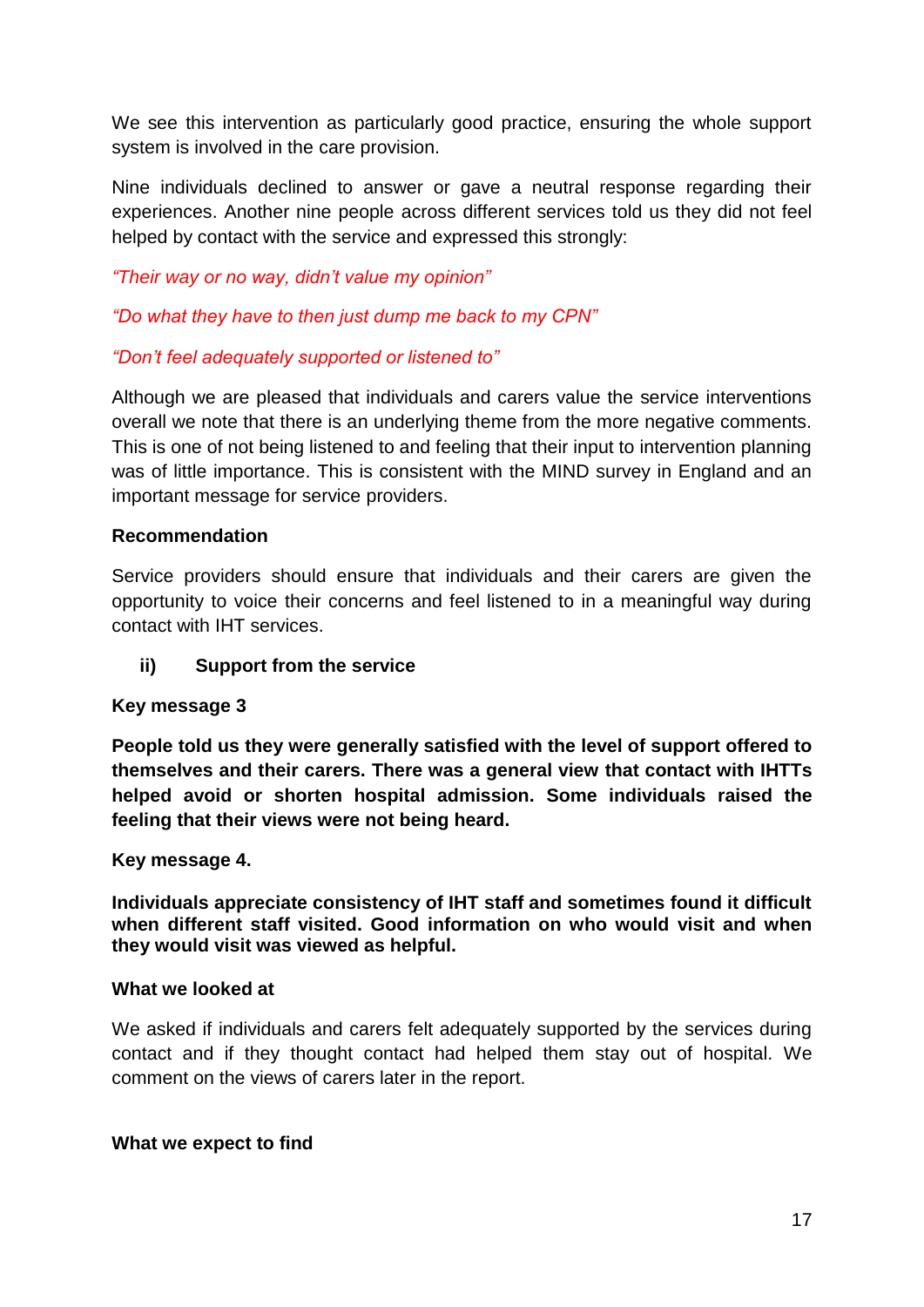From our visits to services we had noted the reduction in acute admission beds across Scotland. We expected to find that this was in part due to the investment in IHTT services and the resultant difference in dealing with crisis that may have led to hospital admission in the past. We expected to hear from individuals and carers that they were happier to have the option to remain at home during a time of crisis rather than to be admitted to hospital. We also expected that the interventions would offer "good enough" support without being unnecessarily intrusive.

#### **What we found**

When we asked people what they thought of the support they received at home from IHTT services the majority (80%) responded positively, stating they felt they had enough support. Many with strong statements, such as:

*"Absolutely right, they took time to support me as an individual and to help me believe in myself."*

*"It was very helpful, also input and discussion with my relative made them more supportive, gave them a better understanding of my difficulties".*

*"Help me build confidence, take me out when I don't want to go, monitor me, make sure I am ok. Have taken me to hospital when I needed to go. It's like a friend to talk to."*

*"At first I needed three times a day visits but as I felt safer this was reduced till I could manage with my "normal" CPN support. I felt I had a say in how much help I got."*

*"Service offered was very much centred on me and my needs so couldn't have been better."*

Others, although positive, spoke of specific issues they felt less positive about. A particular issue was changes in staff input during treatment.

*"Really good as support can be twenty-four hour support. Negative - different people offered support. Would have been more helpful if smaller number visited"*

*"Thought it was very good, except didn't always know who was coming, was told but didn't always remember".*

There were 12 people who told us they were unhappy with the intervention they received at home. Reasons given included disagreeing with the staff assessment of their problems and feeling their opinion was not heard:

*"Awful! They just didn't listen to me".*

*"Team tried to do what I wanted at first but that soon changed and they got me admitted to hospital. Not what I wanted at all."*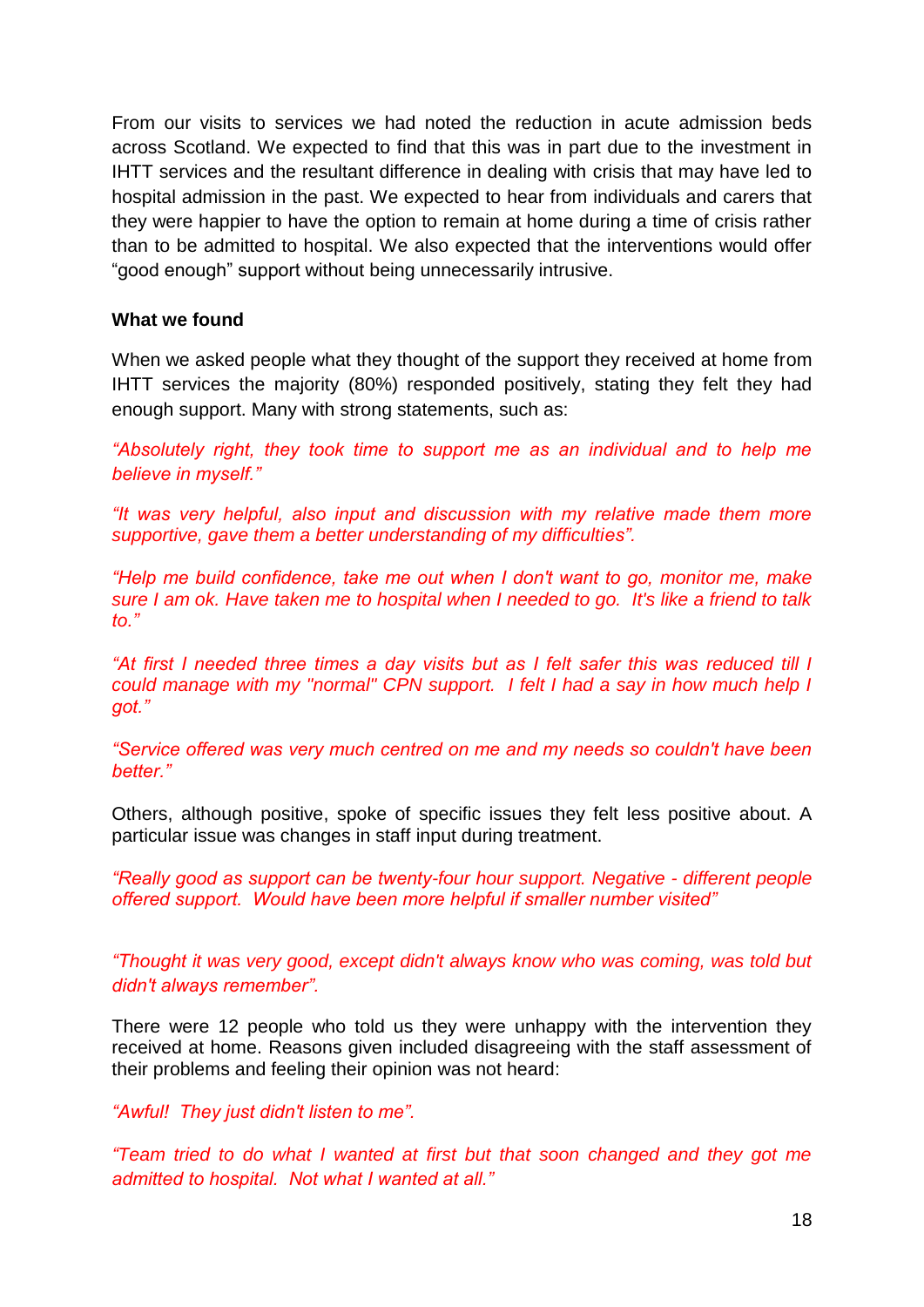Individuals also told us about contact details from services for extra support if needed. Most people (89%, 94) said they had contact details of someone for extra support if required. These were mainly with the IHTT service directly. Only four people told us they had no emergency contact details. The position was unclear for a further eight people.

We asked specifically about individuals' views of intensive home treatment as an alternative to hospital admission. Of the 76 people who told us they did not need a hospital admission, 61 felt their contact with the IHTT services helped them to stay at home.

*"Definitely kept me at home. They were there every day so I didn"t need to go into hospital"*

*"Because the team were there so much and offered intensive therapy at home, hospital just wasn't a consideration.*"

Of the 30 people who told us they had to have a hospital stay during their contact with IHT services, 24 said they thought contact with the service had contributed towards a shorter hospital stay.

*"Because they were able to see me as often I got out of hospital when I did."*

Very few people had specifically wanted hospital admission. Five people appreciated the efforts made by IHTT staff to keep them at home but felt unhappy that the choice of hospital admission was not available to them until after home support had been tried.

*"They tried very hard to help me and keep me at home but I'd have been better in hospital. I didn't feel safe at home. I did feel safe in hospital."*

*"Wanted to go to hospital, team said try the home service. I was self harming, didn't refer me in - not supportive."*

We asked everyone interviewed what they felt could make the experience of engagement with IHT services better. Just under half of the individuals interviewed (48%, 51) did not want to see anything done differently by the IHTT service. However a considerable number (41%, 43) said they would like some changes to IHTT services if they were to use them again. These people told us of the need for consistency of staff visiting.

We understand it is not always possible to have the same staff visiting. In these circumstances we would encourage relevant information sharing to avoid individuals having to repeat their situation and issues to every visitor. We deal with the issue of sharing information in greater detail later in this report. Individuals highlighted the difference this made for them;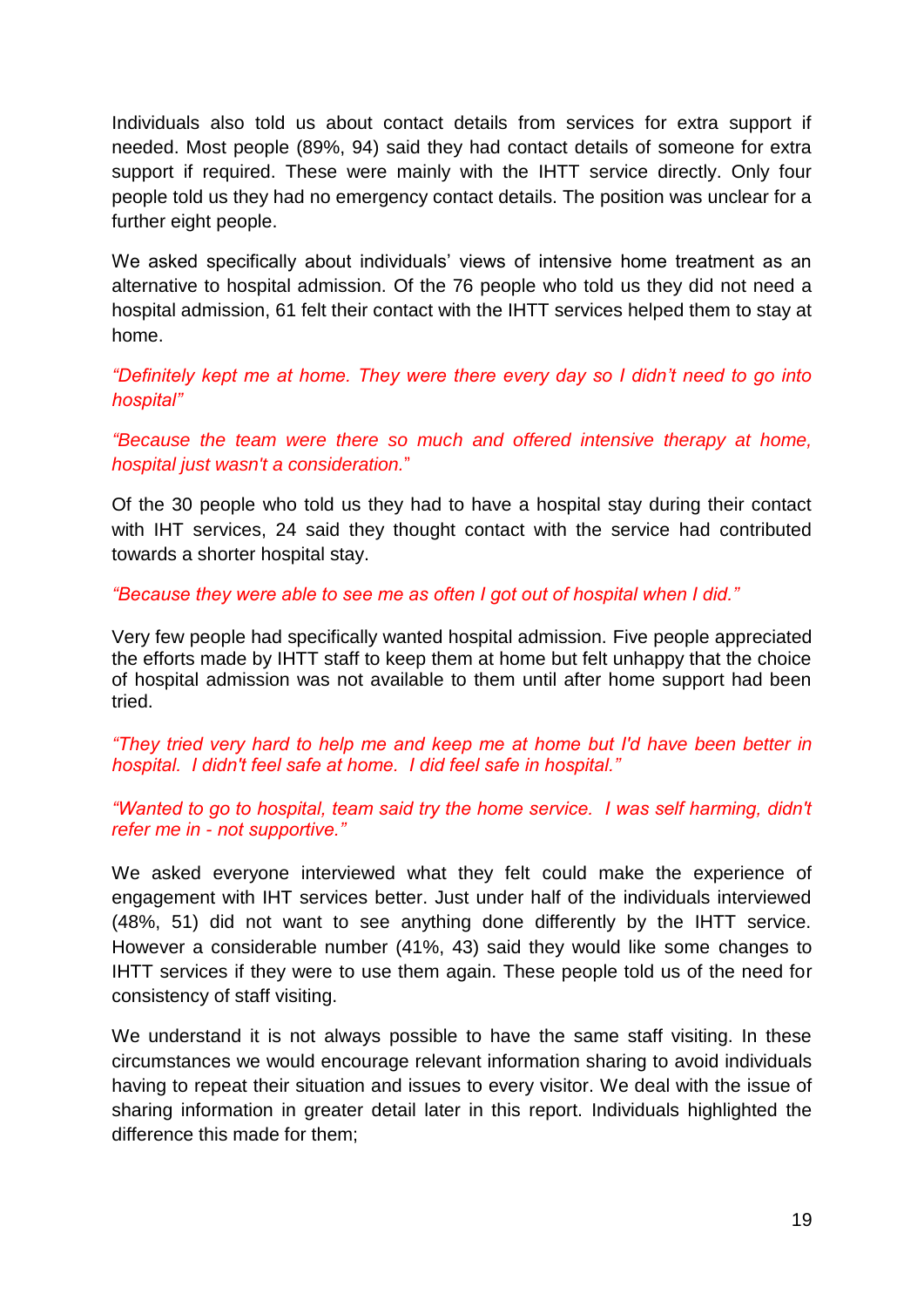*"...Good to talk to someone who understood. Good that it was always the same nurses that came."*

*"...Visited at home...also had phone contact and was told when a specific worker would call later in the day...always kept their commitment."*

Individuals and carers who were not so happy with the service they received brought up the issue of not being listened to in answer to several questions.

*"Staff need to listen and not judge people before they even know them."*

# **Recommendations**

- IHT services should address the issue of hospital admission when giving information to individuals and carers. This should provide assurance that admission is still available if necessary and should be regarded as an important step towards recovery and not "failure."
- IHT services should ensure that individuals and carers know who will visit and provide explanations as to why it will not always be the same staff who visit.

# **C. INVOLVEMENT OF CARERS**

# **Key message 5**

**An important part of offering intensive home care is the inclusion of carers in the process. Carers told us they generally felt involved and part of care and forward planning. A minority felt they had insufficient opportunity to discuss their concerns.**

# **What we looked at**

We encouraged carers to share their views and experiences of the IHTT service, where there was identified involvement. From the 106 individuals we spoke with, we were able to identify and interview 25 carers who shared their views and experiences with us. Because this was such a small sample, we also looked at the views of individuals and service managers on the involvement and support available to carers.

# **What we expect to find**

1

We view the involvement of carers as often crucial to a person's treatment. However, we recognise the need to ensure people are given the opportunity to consent to how much information about them is shared in this context. We highlighted this in our guidance *Carers and confidentiality (June 2006)<sup>11</sup> ,* in which we state:

<sup>11</sup> [http://www.mwcscot.org.uk/web/FILES/Publications/Carers\\_Confidential.pdf](http://www.mwcscot.org.uk/web/FILES/Publications/Carers_Confidential.pdf)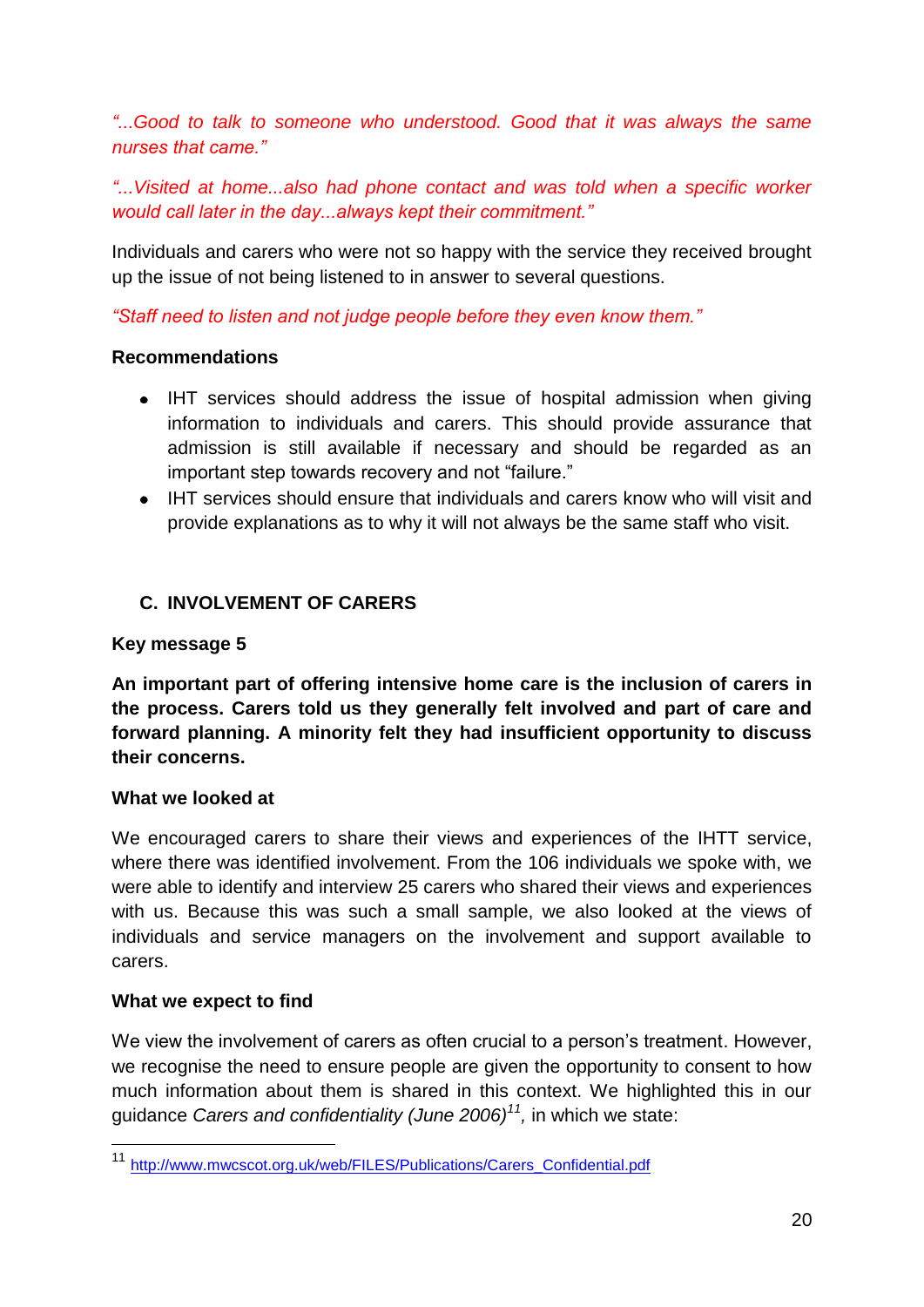*"Practitioners should have ongoing discussions with service users about the value of involving their carers..."*

We expect practitioners to work with carers towards providing the best care and support for individuals in receipt of intensive home treatment. We therefore expected to find service support and inclusion of carers as an integral part of service delivery.

#### **What we found**

We were pleased to note that 21 of the 23 services involved carers in their contact with service users. Only nine services told us they sought consent from service users to involve their carers prior to doing so. It is generally good practice to seek consent, but it is very important if information is to be shared with carers.

We asked individuals about whether they thought their carers received enough support. We found that 42% of the individuals who had identified carers did not know whether their carers received enough support. Of those who did know, two thirds felt that the amount of support received was about right. They told us that staff took time to explain their intervention and what carers could do to help the person being supported and themselves,

"*They supported my elderly mum as she didn"t know what was wrong with me"*

Seventeen felt that their carers could have benefitted from more support. Comments were often about support for children and included:

*"No support offered to them (children) about my illness, but one of them has had to use service too. Yes it might have helped if they had spoken to them."*

*"My 17 year old could have been given more help. Must all have been very distressing for him. Don't think staff approached him as a carer, though he was and it might have been good for him.*

Of the 25 carers we had contact with, 24 were very positive about their views being sought in relation to providing treatment at home. All 24 felt that they had an opportunity to input into the development of the care plan.

*"Really happy with teams" plans and they always asked what I thought."* 

*"Took time to discuss what they could do and to include what we needed and wanted."*

*"Worker involved family, who live with her - had joint discussions, helped her family understand more about her problems, which she had always found it hard to talk to the family about"*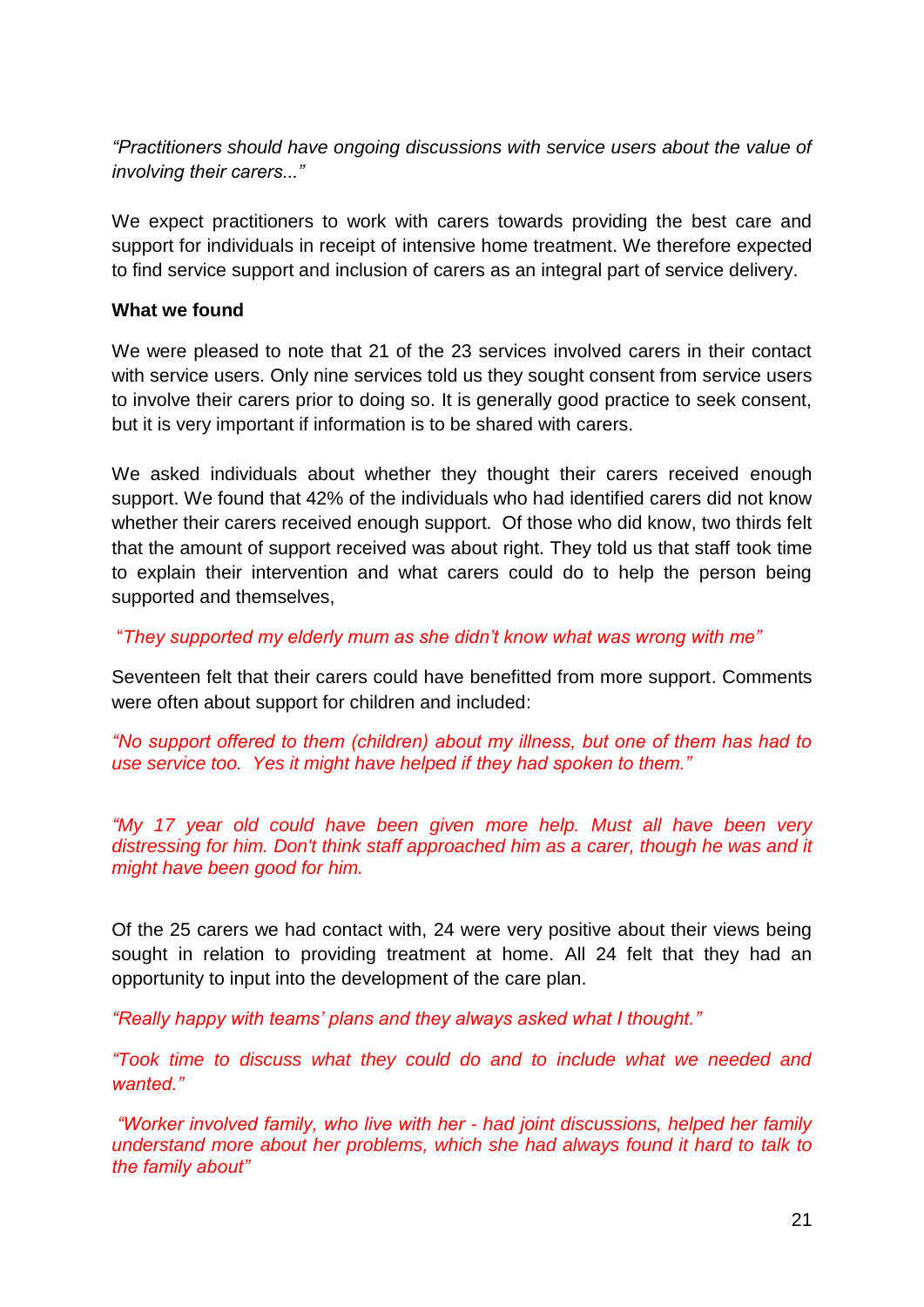In discussing direct support for carers, around 75% (18) felt that they were offered support and advice in their own right. Some carers had individual one-to-one discussions.

*"I got lots of sensitive support in one to one and joint meetings. Never felt intrusive despite the nurse having to go through every room with the person. Having the crisis phone number was so important and made things so much less frightening. Wouldn't have coped and my relative would have been in hospital without them".* 

#### *"Offered support to talk about pressure I was under".*

In relation to concerns carers may have wanted to raise, about 75% (17) felt that issues they were worried about were taken on board and discussed. The remaining 25% (7) did not feel that there was an adequate opportunity to discuss concerns or felt that the service did not take account of their views.

*"Never offered any advice or help by IHTT. Feel that"s important, I'm the one looking after him*

*"It didn't work, she didn't have anything wrong with her but they took her into hospital".*

#### **Recommendation**

Service providers should not underestimate the importance of including the views of carers when engaged in service delivery. They should endeavour to include carers in the delivery and future planning of service provision, taking on board their needs as well as those of the individual being cared for whilst observing appropriate use of confidentiality as per our "Carers and Confidentiality" guidance.

# **D. INFORMATION SHARING**

#### **Key message 6**

**Information was generally passed on well within teams, but there is a need to make sure that individuals and carers know what happens to their personal information**

#### **What we looked at**

We were interested to find out if individuals were aware of information sharing between professionals involved in their care and how this was done.

#### **What we expect to find**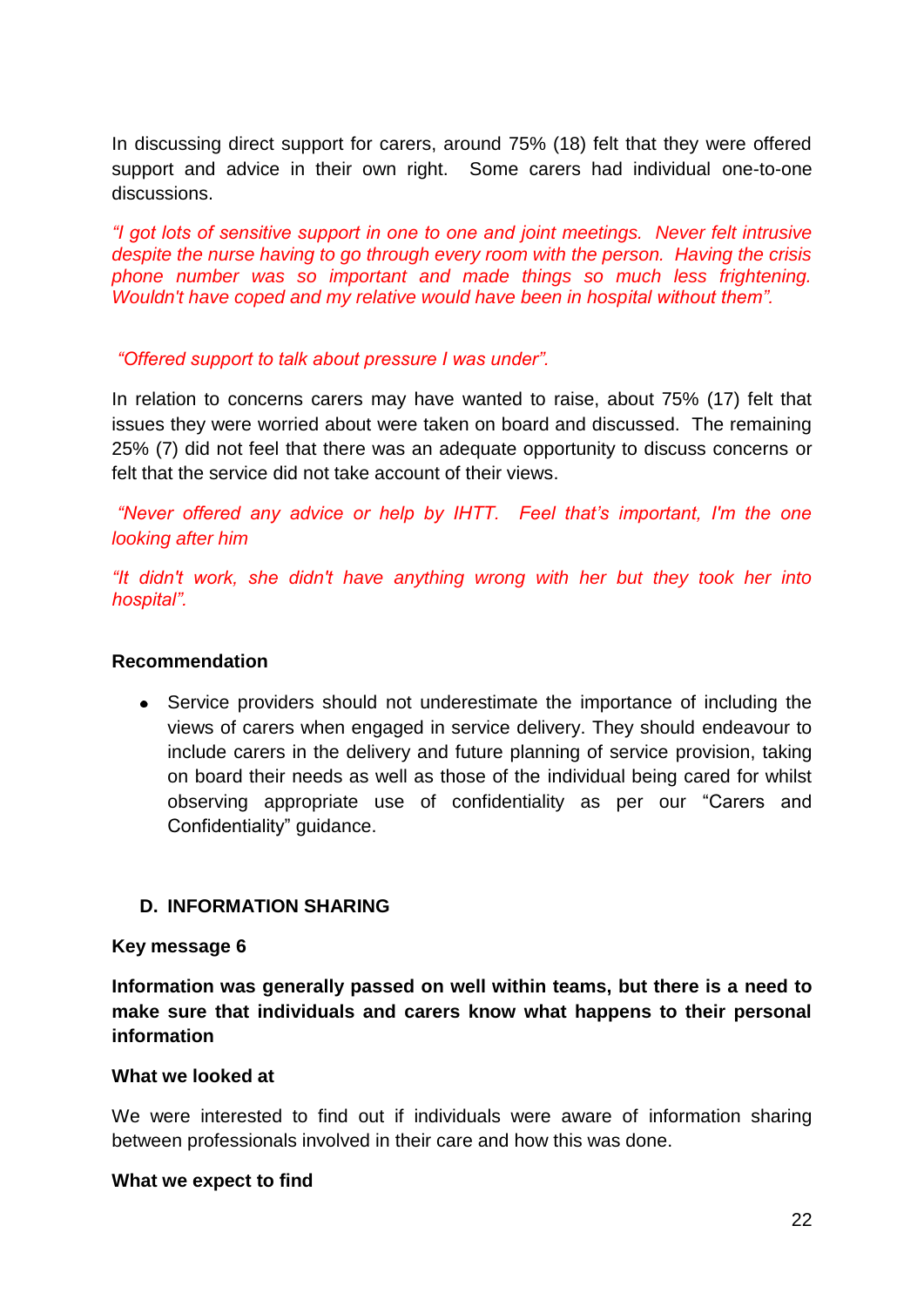It is standard practice to share information among health care practitioners working within mental health teams. Practitioners should tell individuals and carers that their confidential information will ordinarily be shared with other professionals, stating why this is necessary and desirable. We would not expect individuals to have to repeat information to several different practitioners.

#### **What we found**

Many (59%, 63) of the interviewees felt information about them was shared well between professionals. However, a quarter (26%, 27) said they did not know whether any information was passed on and an additional 15 people felt that information was not shared adequately.

People happy with the information sharing that took place commented;

*"All lines of communication were open and well handled and this was down to the crisis service and how they operate".*

*"GP and CPN were involved in big meeting as well as pharmacy to get my medication sorted and that was a real turning point."*

Those who reported not knowing what information was shared expressed their thoughts on this from having "no idea" to "feeling clueless" about what happened to personal contact information;

*"Haven't a clue what they do with information".*

*"No idea what people have been told"*

Others expressed a frustration that information shared which they had expected to be confidential was shared:

*"After a second call to the service when she said she was feeling low, she said the nurse in the Crisis Team she spoke to shared all the information with an OT who subsequently came out to see her. She was not happy that all her information she gave the nurse was passed on to the OT - she thought what she said should have been confidential."*

We think it was appropriate that the information was passed on. The problem here was that the individual and/or carers had not been told this would happen and had not received an explanation as to why this was necessary.

Some people told us they felt their expectations of information sharing between professionals were not met. For example visiting staff did not appear to know any background information about the person"s situation when they arrived to provide support. This was rare, but caused significant distress.

*"I saw several different people and was asked the same questions, and had to repeat story. This was not helpful - it got me more agitated."*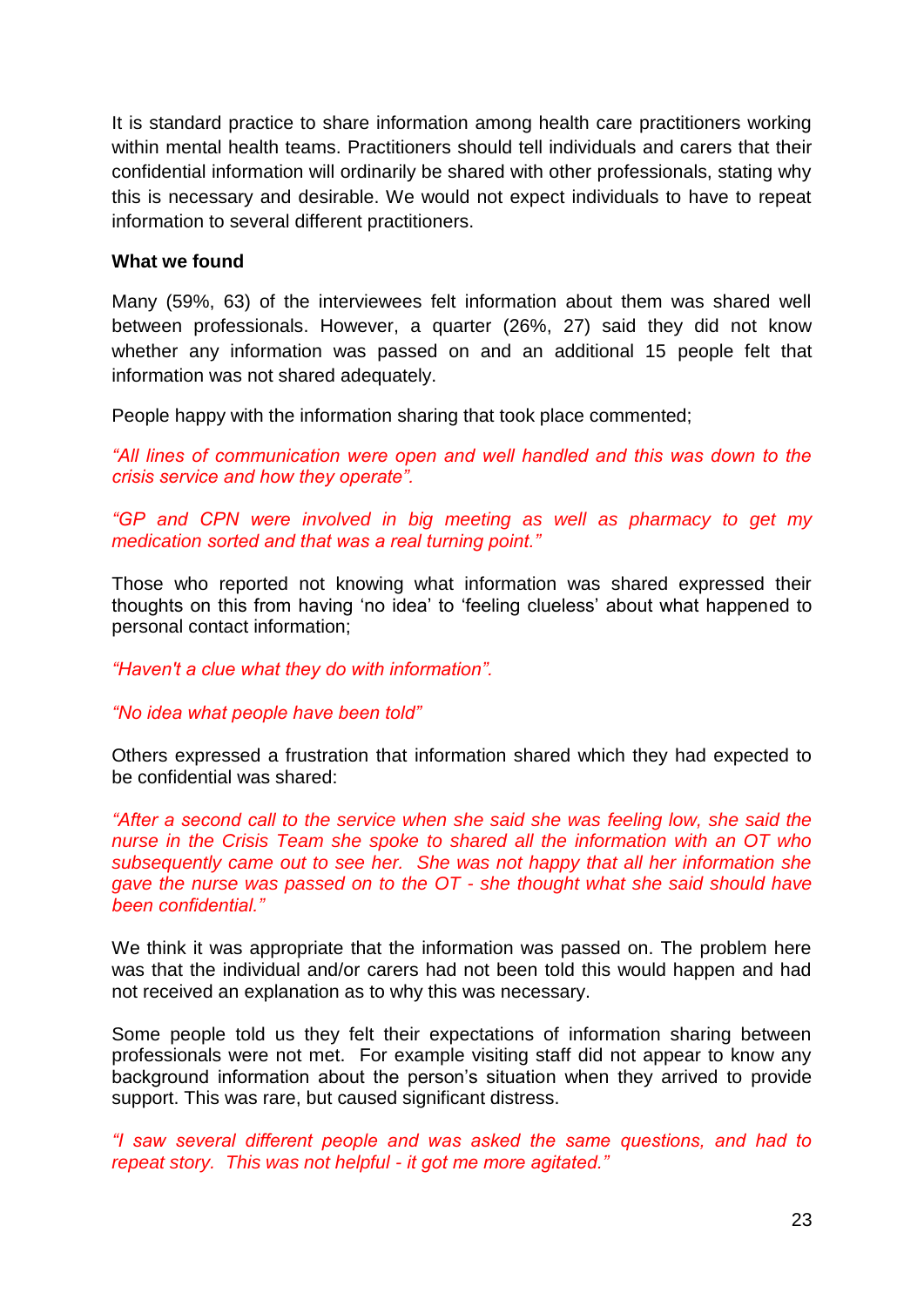# *"Think it might have been good if everyone knew what they were coming for."*

## **Recommendation**

- IHT services should have policies and procedures to make sure that all team members visiting individuals have all relevant information and do not have to ask individuals to repeatedly give the same information to different practitioners.
- It is good practice to give written information about the IHT service at first contact. IHT services should, as part of this, tell individuals and carers that information will be shared within the team. They should offer opportunities to discuss any concerns about this**.**
- **E. Discharge planning**

## **Key message 7**

**We were pleased to see that discharges from the team are generally handled well. However, not all individuals had plans in place in the event of possible future crises.**

#### **What we looked at**

We are aware of the importance of services working together to provide as seamless a support as possible for the individual and their carers. We therefore asked individuals to tell us about the plans put in place for their support following discharge from IHT services and asked services about their liaison with other parts of the mental health network of service provision.

#### **What we expect to find**

We expected to find close working relationships between services to help the individual"s continued recovery. There should be clear plans for ongoing support after crisis intervention and some evidence of thought about future crisis planning

#### **What we found**

We collected information on ongoing support arranged when their support from the IHTT services came to an end. Most (82%, 89), told us they went on to be supported from the local community psychiatric team. See table below:

| <b>Referral to</b>                      | <b>Number</b> | $\%$ |
|-----------------------------------------|---------------|------|
| Day Services                            |               |      |
| GP                                      |               |      |
| <b>Local Community Psychiatric Team</b> | 89            |      |
| Hospital                                |               |      |
| Don't Know**                            | b             |      |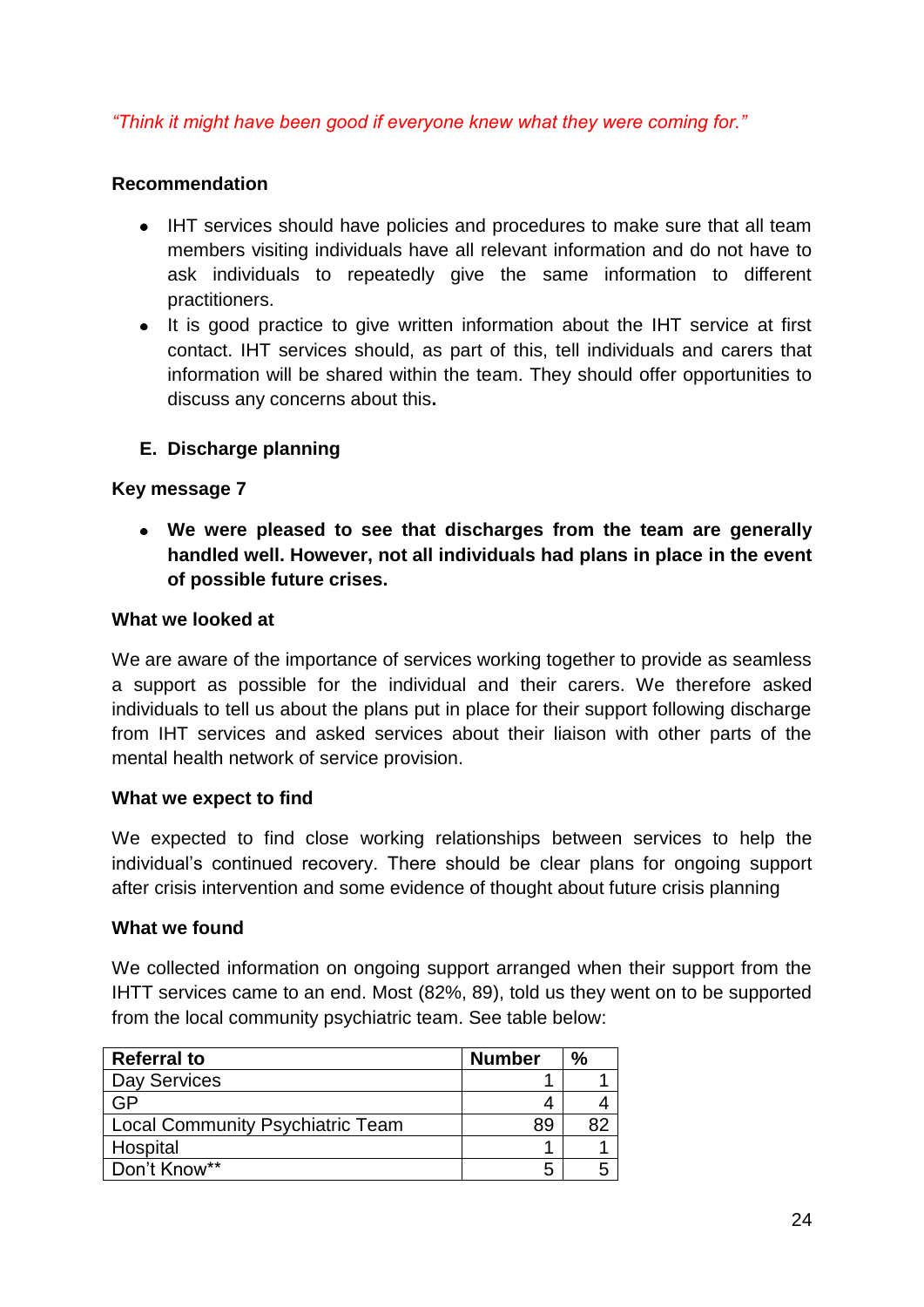| $*$ in this catagory 1 person wont onto CAMHS 2 to voluntary ergy |  |  |
|-------------------------------------------------------------------|--|--|

\*in this category 1 person went onto CAMHS, 2 to voluntary organisations, 1 to psychology and 2 had no additional information.

\*\*no additional information was supplied in this category.

Although services told us that they all visited patients on the ward this was mostly at discharge planning meetings prior to the person engaging with IHTT. All but 3 areas said they would do joint visits with ward or CMHT staff already engaged with the person but acknowledged there is room for improved liaison with referrers around discharge planning at the end of IHTT intervention.

We were surprised to hear that less than half (46%, 49) people had changes made to their crisis/relapse plan. With 39% (41) people having told us there was either no change made or none was put in place and a further 15%(16) did not know.

From those who were positive we heard comments such as;

*"First illness. Didn't have plan before this happened."*

*"CPN now has a clear plan in place for me. I see him every week and things are getting better."*

*"Relapse plan clear and shared with all services and I knew exactly what to do should I relapse in the future. I am better prepared now."*

The people who felt nothing had changed or that there had been nothing put in place commented;

*"Just discharged me back to CPN, not really good enough."*

*"No-one put a relapse plan in place so I continue to have contact with services from time to time. I would have found a plan helpful."*

*"No changes as CPN is main contact and she is my link if I feel unwell..."*

Of the 25 carers interviewed, 24 felt that they had an opportunity to have input into the ongoing care plan:

*"Really happy with teams" plans and they always asked what I thought."* 

#### **Recommendation**

• Service providers should have clear policy and processes for discharge planning. All staff must be aware of these. Discharge plans and supports should be clearly explained to individuals and their carers.